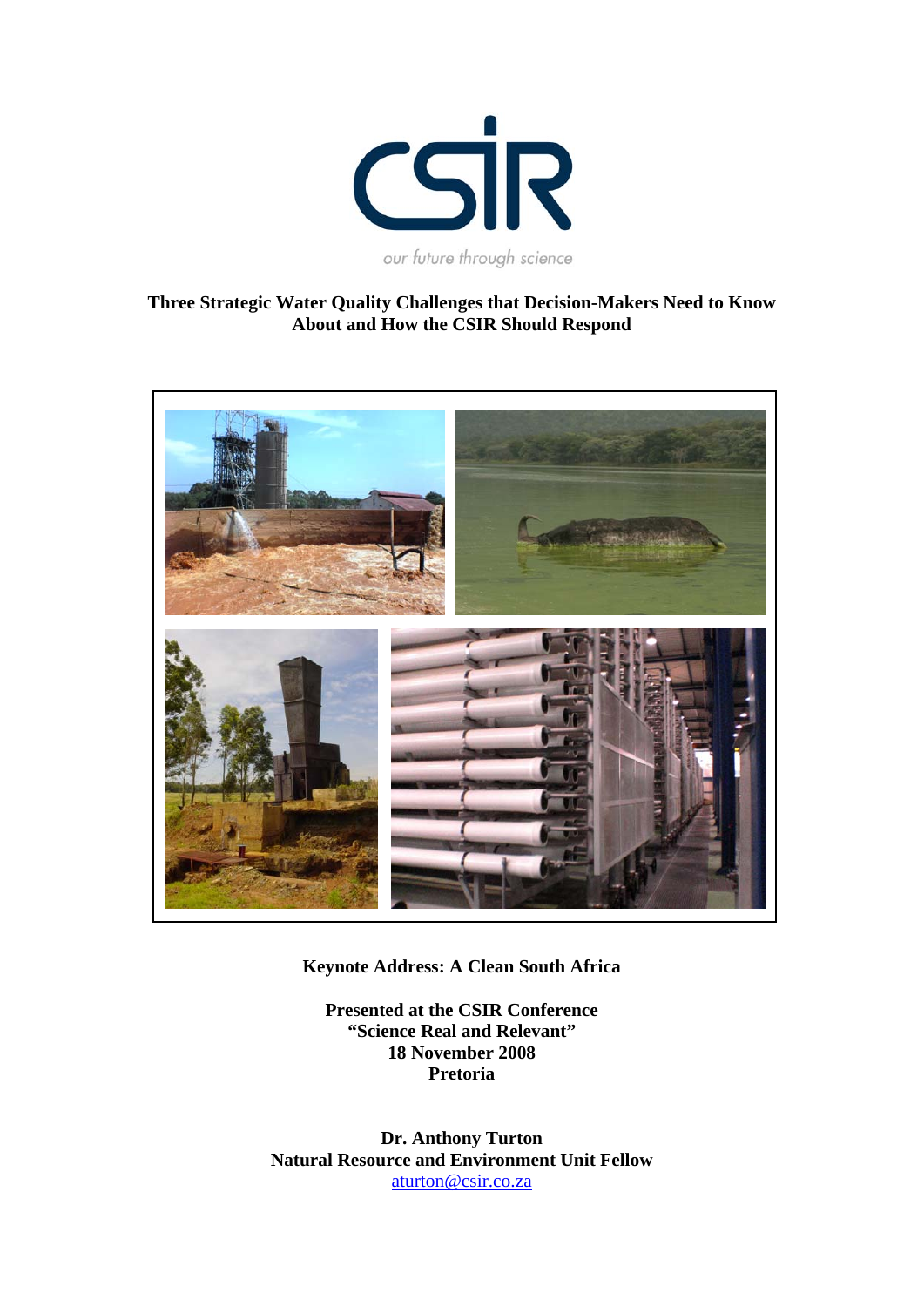

# **Three Strategic Water Quality Challenges that Decision-Makers Need to Know About and How the CSIR Should Respond**

### **Keynote Address: A Clean South Africa**

### **Presented at the CSIR Conference "Science Real and Relevant" 18 November 2008 Pretoria**

# **Dr. Anthony Turton Natural Resource and Environment Unit Fellow**  aturton@csir.co.za

South Africa is a fledgling democracy with a turbulent history. That history is a cocktail of good and bad, of success and failure, but it has provided us with a rich incubator for ingenuity.

To me the simple question is what role should a National Science Council like the Council for Scientific and Industrial Research (CSIR) play in South Africa's fledgling democracy?

While this question seems simple at first glance, it is in fact highly complex, so it is my intention to unravel that complexity in a way that creates space for a fruitful debate in the near future. I will start that process by focussing on certain fundamental drivers that impact on every citizen of this country, in the belief that by understanding those drivers, we can collectively make sensible decisions about answering the question I have posed above.

For purposes of my argument I intend to focus on three fundamental drivers that we all need to be aware of. I will present an argument for the preservation of our capacity to generate ingenuity. This logic will then be filtered through a conceptual tool that has been developed at the CSIR called the Trialogue Model, in order to gain sufficient insight for us to collectively answer the question I have posed, but more specifically, to identify three strategic water quality issues that decision-makers need to know about.

The current social and economic wellbeing of South Africa has three fundamental drivers that have shaped the processes of development to date, and will continue to shape those processes as we move into the future. These three drivers are things we simply cannot change. They are so powerful that if we fail to recognize them, then all of our efforts at solution-seeking will mount to naught (at least in my professional opinion).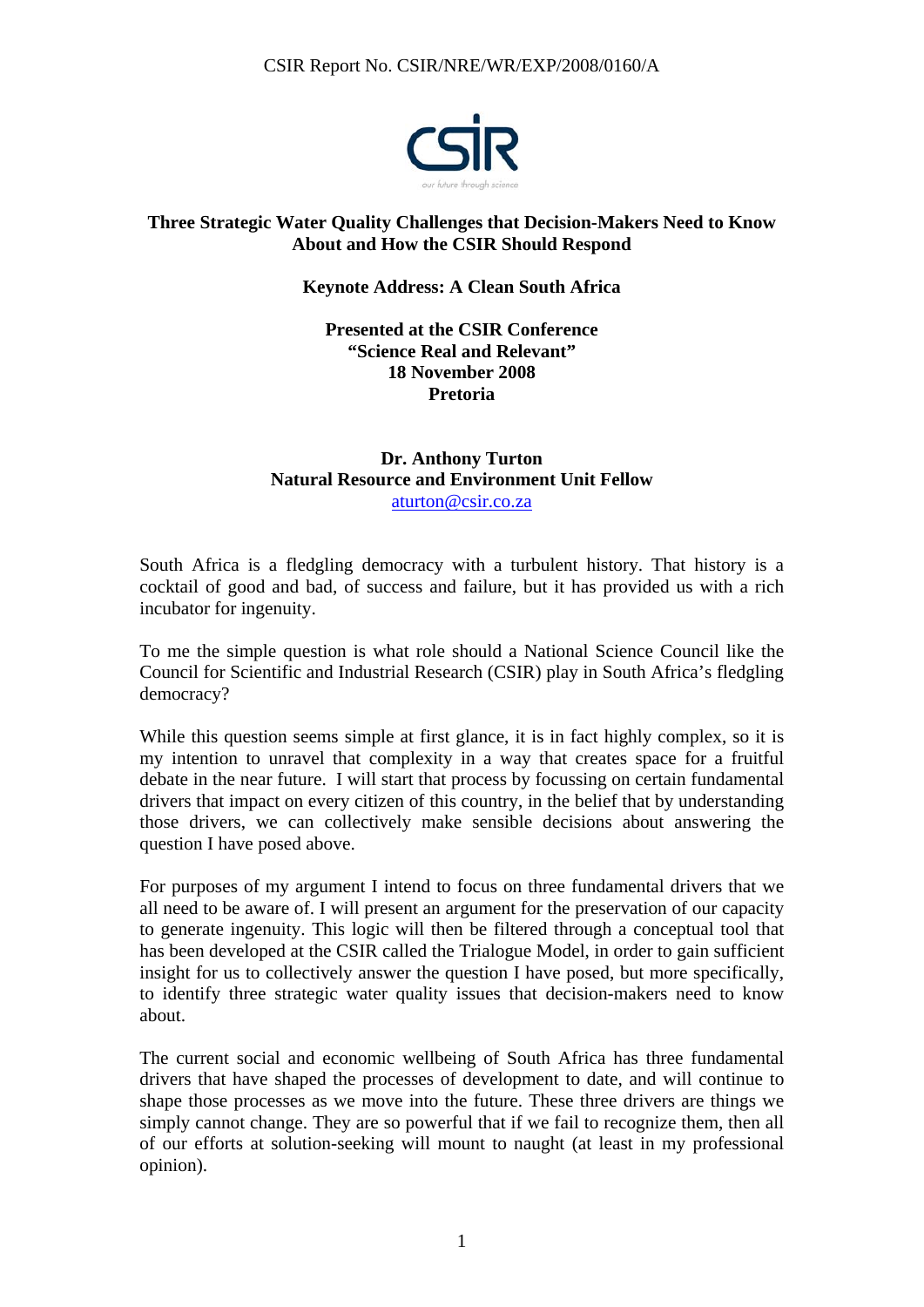**Driver No. 1: Dilution Capacity.** The most important driver is the climate, and in particular our precipitation patterns. Map 1 shows the Mean Annual Precipitation (MAP) for the entire Southern African region. A few important aspects immediately become evident when one examines the data on that map. The most striking feature is the spatial distribution patterns of rainfall, with a steep gradient from north to south and from east to west. A more subtle feature is the global average of 860 mm/yr, shown as a thick red line on Map 1. Significantly, three of the most economically developed countries in the Southern African Development Community (SADC) mainland region – South Africa, Botswana and Namibia – are all on the "wrong" side of this global average. Even more subtle is the national average, shown in parenthesis under each country name on the map. South Africa has a paltry 497 mm/yr, marginally better than Botswana with 400 mm/yr and somewhat better than Namibia with a mere 254 mm/yr. This has led me to conclude that water scarcity is a fundamental developmental constraint, not only to South Africa, but also to the entire SADC region (Ashton & Turton, 2005; 2008; Turton, 2008a; Turton & Ashton, 2008).



### **Map 1. Mean Annual Precipitation (MAP) in the Southern African region (courtesy of Prof. Peter Ashton).**

The situation becomes more interesting than this however, because it is not only the availability of water that is a constraint, but also the allocation of it. In this regard South Africa has allocated around 98% of the national water resource at a high assurance of supply (NWRS, 2004). This is highly significant, because the data used in the National Water Resource Strategy was from 1998, making it somewhat outdated, and I am on record as saying that I do not believe we can measure these things as accurately as this (Turton, 2007). In essence then, for purposes of the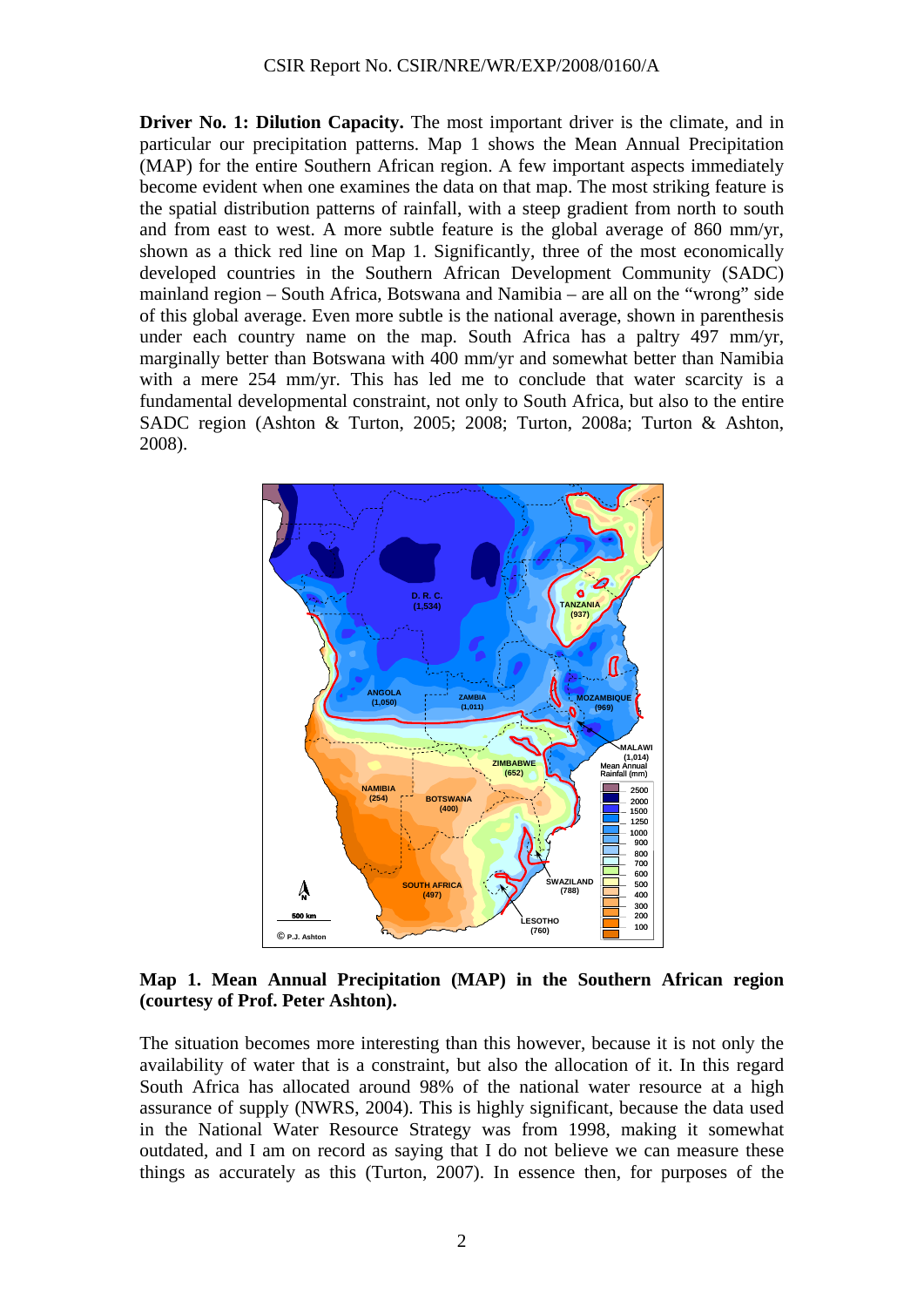argument being presented here, South Africa simply has no more surplus water and all future economic development (and thus social wellbeing) will be constrained by this one fundamental fact that few have as yet grasped.

An important implication of this fundamental fact is that **South Africa has lost its dilution capacity**, so all pollutants and effluent streams will increasingly need to be treated to ever higher standards before being discharged into communal waters or deposited in landfills. This gives us a very hard set of choices that need to be made. Either we need to change our current developmental trajectory and accept that the targets specified in the Accelerated and Shared Growth Initiative for South Africa (ASGISA, 2006) are simply unobtainable; or we have a radical rethink about how to mobilize the science, engineering and technology (SET) capacity of the South African 'nation' in a concerted effort designed to support the targets specified in ASGISA. The decision is not actually difficult to make, because if we accept the former option, then we can say, with a reasonable degree of certainty, that social instability will grow and South Africa will slowly slide into anarchy and chaos (see Johnston & Bernstein, 2007 for an example). The recent xenophobic violence is, in my professional opinion, but a foretaste of things to come, if we follow this trajectory (Johnston & Wolmarans, 2008; Sibanda, 2008). So the former is simply not an option. This leaves us with the alternative of radically rethinking how we should mobilize the national SET capacity as a matter of strategic priority. Embedded in this issue is the notion of comparative advantage, because the South African economy is already at a global disadvantage, so if we add additional costs to production, then we are faced with a double-whammy!

**Driver No. 2: Spatial Development Pattern.** Another fundamental driver is the unique spatial pattern of development in South Africa as a country, but also within the mainland SADC region as a whole. In this regard the uniqueness arises from the fact that all of the major centres of economic development, and thus cities and urban conurbations, are located on watershed divides. Nowhere else in the world is this pattern evident to the best of my knowledge. The global norm is for large cities to be located on rivers, lakes or the seashore. But not so in our part of the world, where we have Johannesburg/Pretoria as one massive urban conurbation in South Africa, Gaborone and Francistown as smaller cities in Botswana, Windhoek as a sizeable city in Namibia and Bulawayo and Harare in Zimbabwe – all located on, or very close to, watershed divides (Ashton *et al.,* 2008; Turton *et al.,* 2006; Turton, 2008a). The significance of this fact is twofold:

- It has taken major engineering and technology to mobilize the water needed to sustain these industrial and urban conurbations.
- It now means that effluent return flow out of these major industrial and urban conurbations is a major threat to future economic development, simply because the quality of the water is so degraded that it becomes unfit for human and industrial consumption (Coetzee, 1995; Coetzee *et al.,* 2002a; 2002b; 2005; 2006; Dalvie *et al.,* 2003; IWQS, 1999; Kempster *et al.,* 1996; Oberholster & Ashton, 2008; Oberholster *et al.,* 2004; 2005; 2008; Slabbert *et al.,* 2007a; 2007b; Toens *et al.,* 1999; Wade *et al.,* 2002). This is driving growing concerns from the public that will need to be addressed if social stability is to be maintained, if investor confidence is to be restored and if the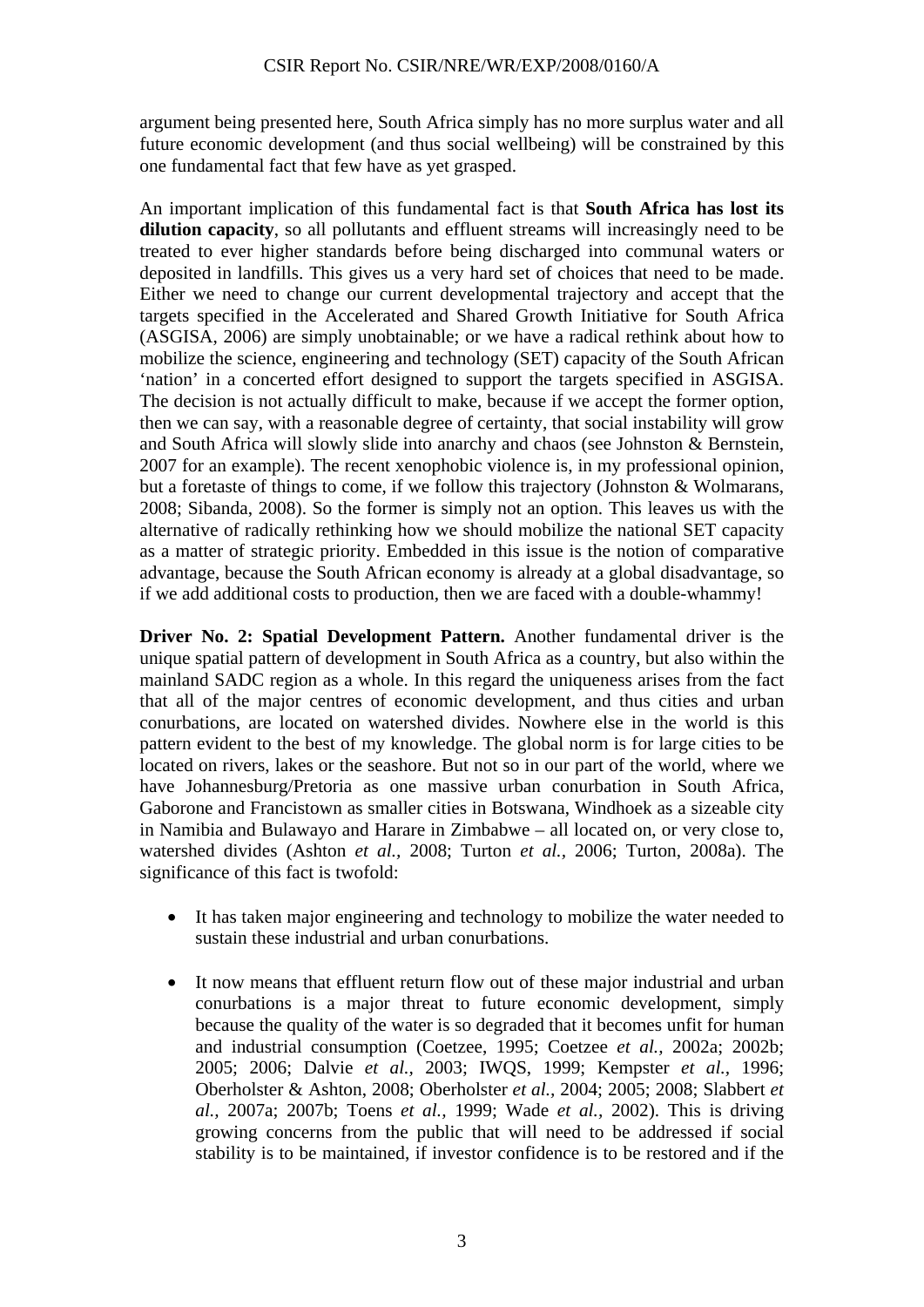legitimacy of the government is to remain intact (Bega, 2008a; 2008b; Johnston & Bernstein, 2007; Tempelhoff, 2008).

This makes the SET we develop (or fail to develop) a profoundly political act, and to ignore this factor, simply because scientists labour under the daily illusion that all they do "is the science", will be to our peril, both as a Council and as a 'nation'.

**Driver No. 3: Historic Legacy.** The most insidious, but potentially more volatile of these fundamental drivers, is our historic legacy. In this regard the country we call South Africa was forged out of the extreme violence of the Second Anglo-Boer War (Mills & Williams, 2006; Turton *et al.,* 2006). This was an event so traumatic that it sowed the seeds of the subsequent quest for Afrikaner Nationalism as a vehicle for recovery of a nation smashed, not on the field of battle, but by the gross injustice of the Scorched Earth Policy that targeted non-combatants, and the resultant squalor of the British Concentration Camps, in which Africans, women and children died of dysentery, cholera, starvation and despair (Hasian, 2003; Hobhouse, 1901; 1907; Van Reenen, 2000; Van Rensburg, 1980). The social pathology caused by this one historic event, which gave birth to our country as a legal entity, merged with three other sets of significant social trauma from the pre-statehood era, the combined effects of which are still being felt today:

- the plight of the amaXhosa after a century of war, which culminated in the Great Cattle Killing that reduced that great nation after 1857 to wage earners unable to sustain themselves (Meer, 1990; Peires, 2003; Welsh, 2000);
- the ethnic cleansing in the 1820's and 1830's of many non-Zulu tribes during the *Mfecane* that laid the hinterland of the country waste, creating the vacuum into which the Trekboers moved during the Great Trek (Edgecombe, 1986; Turton *et al.,* 2004; Welsh, 2000);
- and the destruction of the amaZulu as a hegemonic nation at the Battle of Ulundi, in response to their defeat of the British at the epic Battle of Isandlwana in 1879 (Mills & Williams, 2006; Welsh, 2000).

The combined effect of these four events has created a historic legacy that is based on violence and the disrespect of human rights that still lives with us today. These historic events have given us a country without a coherent sense of nationhood (Buzan, 1991; Thompson & Lamar, 1981). **Our science is embedded in this legacy, whether we choose to acknowledge it or not.** In the context of the topic at hand, this means that all decisions taken at a strategic level need to be fully cognizant of **three vitally important consequences of our historic legacy**.

- The propensity to resort to mass violence when expectations exceed the capacity of the government to deliver (see Image 1a).
- The legacy that has left a country with no coherent sense of nation hood, prone to popular rhetoric that reflects crudely defined racial stereotypes, a manifestation of which is a majority of citizens who are mired in endemic poverty, with little prospect of escaping that trap, without massive government planning and support.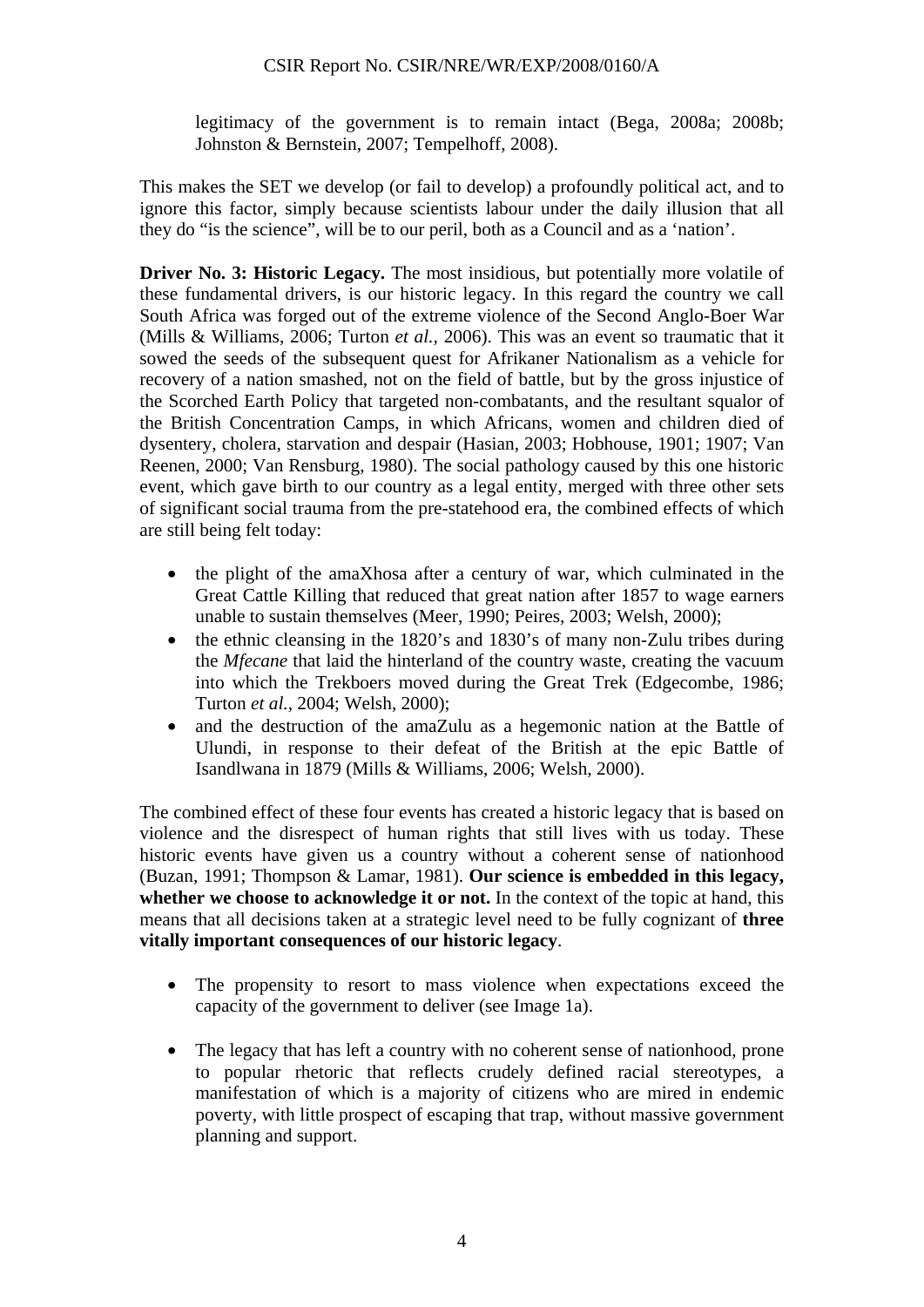The systematic erosion of investor confidence, punctuated by bouts of extreme violence such as the recent xenophobic attacks (see Image 1b), which cause great harm to the perception of the international financial community that South Africa is a viable destination for foreign direct investment.



**Image 1a (left) shows the extreme anger of people during riots in Phumelela and Merafong City in 2004, driven by a 'failure of service delivery', 'poor governance' and 'lack of capacity', fuelling perceptions of an uncaring and corrupt government (Johnston & Bernstein, 2007: 4 & 24). Image 1b (right) reflects the anger of people arising from failed immigration policies during the xenophobic violence that occurred in 2008 (image courtesy Ogrish.com). The propensity to resort to mass violence, when public expectations exceed the capacity to deliver, cannot be ignored in South Africa (Percival & Homer-Dixon, 1995; 1998; 2001). This violence is both unpredictable and unanticipated, which can be regarded as a manifestation of a failure to mobilize sufficient Social Ingenuity (see Homer-Dixon, 1996; 2000). Could this type of anger be unleashed in response to perceptions of deteriorating public health as a result of declining water quality?** 

So, if these three drivers are of strategic importance – our loss of dilution capacity caused by the over-allocation of national water resources, our unique pattern of spatial development, and our historic legacy – then we need to take cognizance of them if viable solutions are to be found. It is to this that we now turn our attention.

In the recent past a Canadian scholar named Thomas Homer-Dixon looked at the world and was struck by one observation that seemed to be repeated in a number of different geographies. That observation was that poor countries seemed to be locked into poverty from which little prospect of delivery seemed likely, whereas developed countries seemed to be able to become richer. This sparked a significant research program in which a number of startling discoveries were made, all of which are directly relevant to our current discussion (Barbier & Homer-Dixon, 1996; Homer-Dixon, 1994; 1995; 1996; 1999; 2000; Percival & Homer-Dixon, 1995; 1998; 2001). What Homer-Dixon discovered are in essence two profound causal relationships.

Richer countries seem to be in a position to avoid most debilitating crises, when compared to poorer countries, because of their capacity to create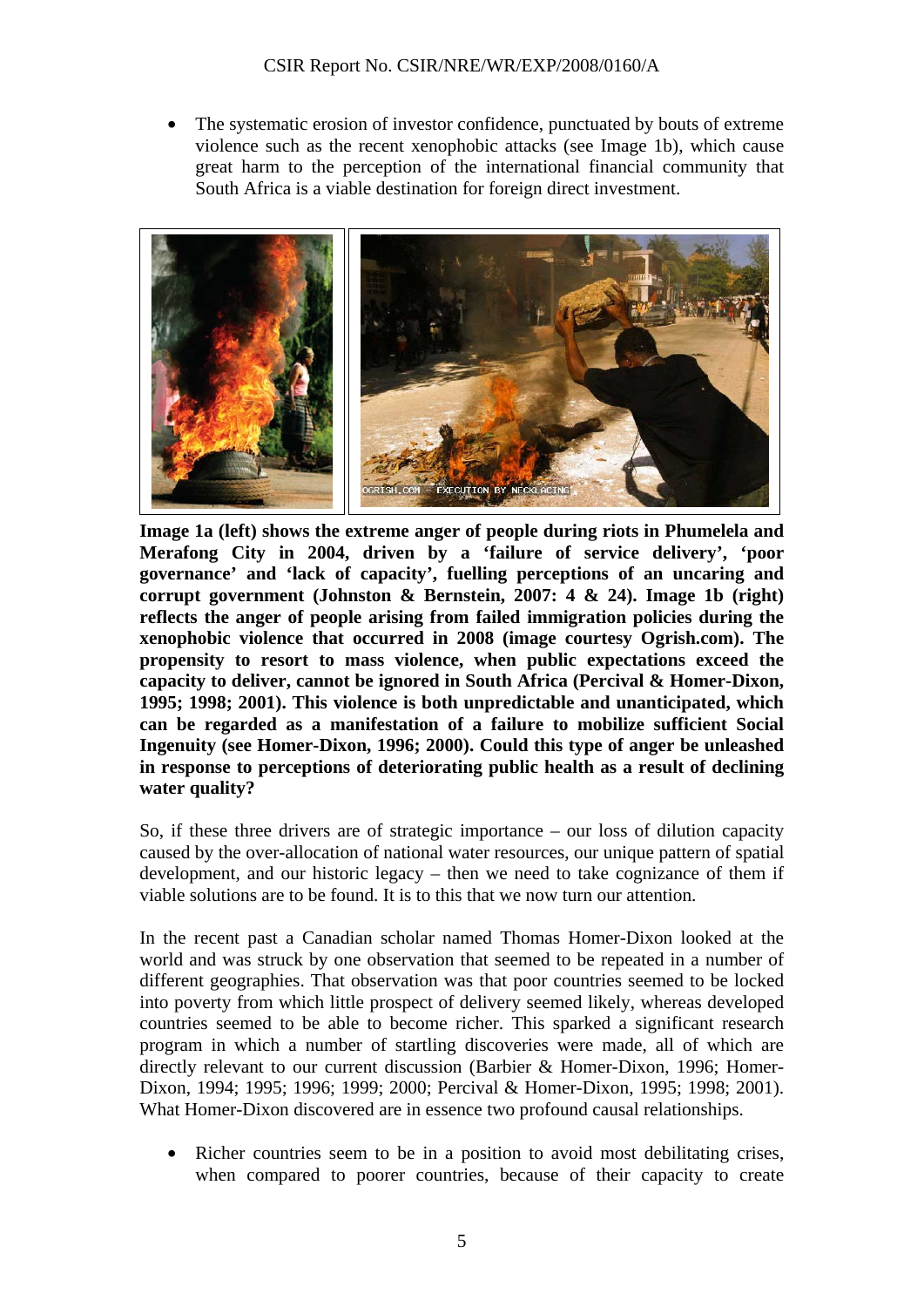solutions to complex problems. In order to give this concept a name he called it Technical Ingenuity, which he defined as the capacity of a nation to develop technical solutions to problems being driven by exogenous changes. This is obviously relevant in a global change context, but it is equally relevant to South Africa as a water-constrained political-economy.

In order to develop Technical Ingenuity, a necessary pre-condition is what Homer-Dixon called Social Ingenuity, which he defined as the capacity of a nation to generate incentives that create the institutional environment in which Technical Ingenuity could be generated.

Now the argument becomes interesting, because if one analyses this whole issue of ingenuity, one is struck by the fact that problems facing society in general have a propensity to become more complex over time. This is driven in part by the unintended consequences of our technological solutions. This means that as we develop Technical Ingenuity, we set in motion a chain reaction that will almost always result in an unanticipated consequence. This is what Tenner (1996) called a "revenge effect". In the South African case we have many classic examples. We develop antibiotics to counter infection and over time we breed drug-resistant bacteria. We manage water scarcity by engineering dams and inter-basin transfers and over time we create an ideal environment in which toxic Cyanobacteria bloom (Harding & Paxton, 2001; Hunter, 2003; Oberholster & Ashton, 2008; Pitois *et al.,* 2000). We apply chemicals to kill mosquitoes and we reduce the potency of human gametes (Aneck-Hahn *et al.,* 2007) and create urogenital defects in unborn infants (Bornman *et al.,* 2005).

Given the first two fundamental drivers noted earlier (the loss of dilution capacity and our spatial development patterns), we have mobilized masses of Technical Ingenuity to move water from distant river basins and mine minerals from ever greater depths. But these have caused second-order problems – the so-called revenge effects – such as loss of ecological integrity in aquatic systems arising from inter-basin transfers (IBTs) (Basson, 1995; Blanchon & Turton, 2005; Davies & Day, 1998; Heyns, 2002; Snaddon *et al.,* 1999) and increased levels of pollution from radionuclides, heavy metals and sulphates arising from mining (Cobbing, 2008; Coetzee, 1995; Coetzee *et al.,* 2006; Hobbs & Cobbing, 2007; Hobbs *et al.,* 2008; Oelofse, 2008a; 2008b; Oelofse *et al.,* 2007; Wade *et al.,* 2002). It is here that the analysis becomes really interesting. Clearly we have mobilized masses of Technical Ingenuity over time with which we have developed our national economy to the level of diversity we have, in the face of such significant constraints as water and energy, but we are again at the threshold of a new set of challenges. Development, like life, is a journey and not a destination! We have not yet arrived and indeed never will. What we have learned in the past is not necessarily relevant to the future, because of the propensity to greater complexity over time. We cannot base tomorrow's solutions on yesterday's experiences and today's science (Turton, 2007).

So the question now shifts to a new focal point using Homer-Dixon's logic. If we have mobilized that much Technical Ingenuity to give us economic development in the face of such environmental scarcities, can we continue to do so? The answer to that, I am afraid, is a chilling no, all things remaining equal (the economic principle of *ceteris paribus*). Why is this so? My argument is based on the fact that South Africa is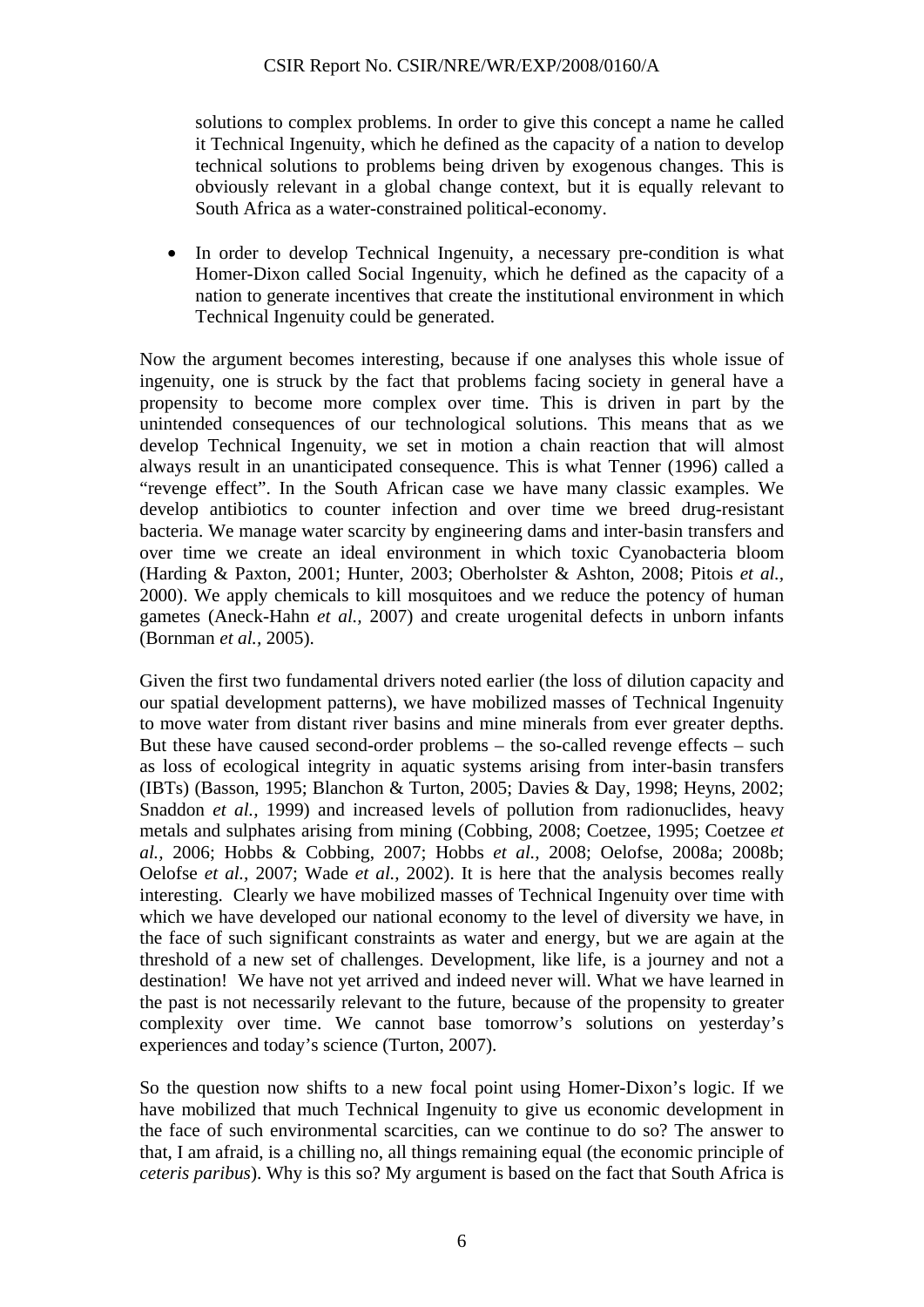the most economically developed country in Africa. I argue that this is so, because we have six National Science Councils, all of which have mobilized the necessary Technical Ingenuity on which that economic growth and development has been predicated. Yet the viability of some of these councils is no longer guaranteed. For example, the recent analysis by Walwyn  $\&$  Scholes (2006) shows quite convincingly that the CSIR is in trouble (Figure 1).



**Figure 1. Trends in funding and staff turnover at the CSIR (Walwyn & Scholes, 2006:241). Program-styled funding builds national capacity but contract-driven funding does not retain that capacity.** 

The cause of that loss of viability is a shift from a grant-based model to a mixedincome model. This research shows quite convincingly that SET capacity was developed at a national level before 1985, when massive programs were in place (see Figure 1). Those programs generated high quality science, such as the isolation of the molecule that makes up the toxin known as microcystin (CSIR, 1984:114), which is found in growing quantities in our national waterways today (Oberholster & Ashton, 2008). A recent article published in *Water Wheel* gives some insight into this era of science:

"Until the mid-1980's, South Africa was a world leader in research in the field of eutrophication. Unfortunately, this advantage has since been lost due to eutrophication being afforded lower priority status by government, which led to the termination of funding for research in this field. Many of the researchers involved in early eutrophication research have since moved into better research fields, into consultation or have emigrated. As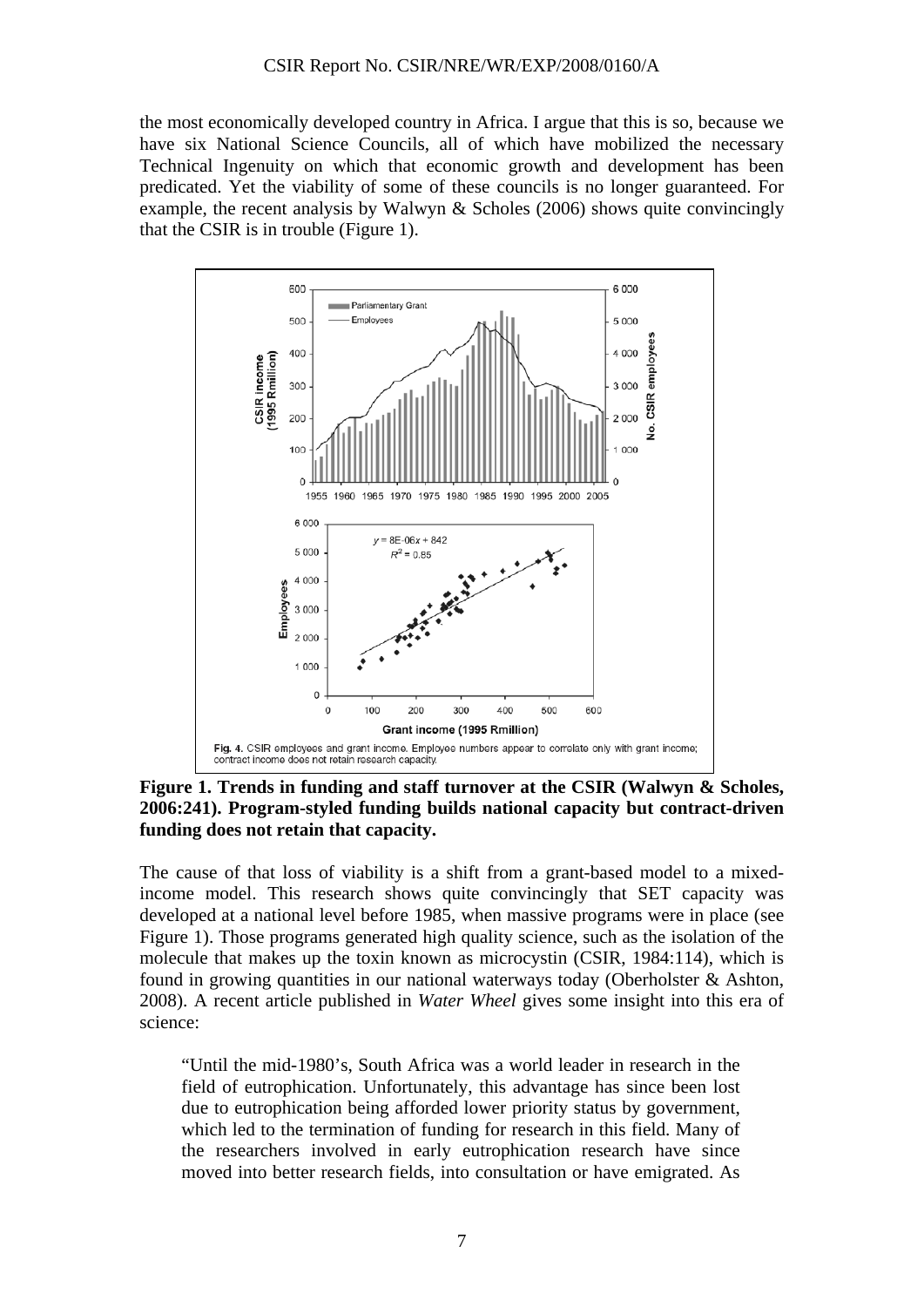a result, appropriate management strategies directed against eutrophication have been seriously constrained by widespread lack of understanding of the problem, particularly at the decision-making level" (Van Vuuren, 2008:15).

Those programs in the 1980s also generated a cadre of PhD graduates who went on to become a foundation of the national-level SET capability. The shift to a contractdriven income model has had a catastrophic effect on our national SET capacity, at the very time when we are being confronted by revenge effects arising from our earlier application of Technical Ingenuity, to which we simply have no solution. This means that we are now flying blind as a nation. Significantly, we cannot import those technical solutions because, in the case if microcystin as an example, there are few other places in the world where there are similar levels of toxin in the national water resources (China is an exception), so there is simply no need in most countries to solve this specific problem with the same urgency that we are confronted by. Similarly, our need to reduce nitrogen and phosphate end-of-pipe loads by orders of magnitude at sewage works, if we are to mitigate the exponential growth in Cyanobacteria blooms that now threaten our national water security (Harding & Paxton, 2001; Humpage *et al.,* 2000; Oberholster & Ashton, 2008), will have to be home-grown solutions, because no other developed country faces this challenge. Likewise, we need to prevent the unchecked growth in numbers of babies being born with urogenital defects (Bornman *et al.,* 2005) and counter the loss of male fertility (Aneck-Hahn *et al.,* 2007), in both cases the result of endocrine disruptors caused by the use of chemicals to control malaria in some of the poorest communities in this country.

Using the conceptual lens of ingenuity provided by Homer-Dixon (2000), let us examine what the South African case has been in terms of water quality management at the national level over time (see Figure 2).



**Figure 2. Schematic representation of the demand and supply of Technical Ingenuity in South Africa since the Act of Union in 1910 using the conceptual lens of an Ingenuity Gap as hypothesized by Homer-Dixon (2000).**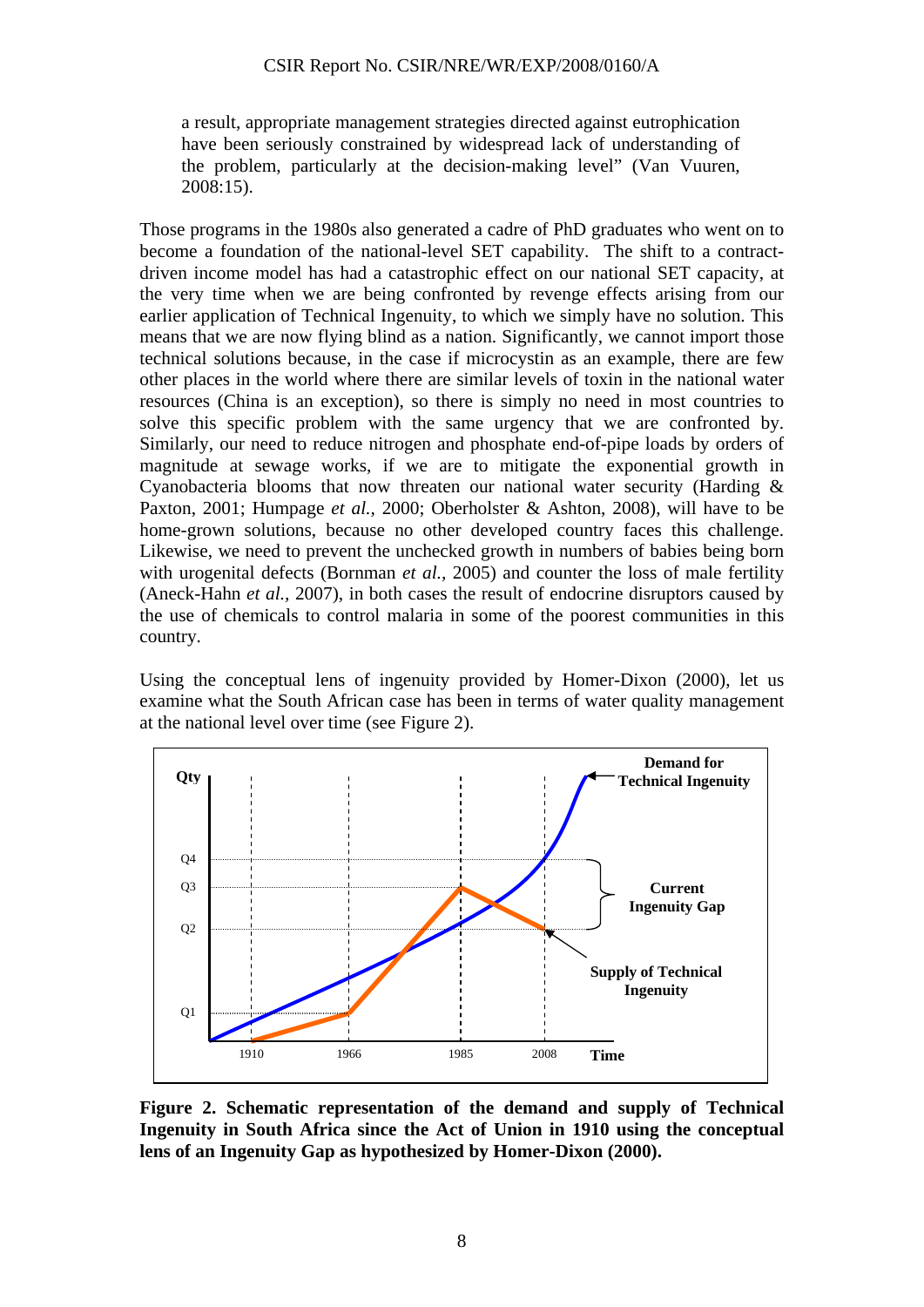The demand for Technical Ingenuity is presented as a blue curve, showing exponential growth over time as the level of complexity has increased at the national scale. The supply of Technical Ingenuity is presented as an orange line, which has three distinct phases to it. The first phase started in 1910 when the Act of Union formed the constitutional basis for what we today call South Africa. At the time of Union, the demand for Technical Ingenuity, mostly to sustain the mining industry, exceeded the supply, so there was an Ingenuity Gap that grew in magnitude to Q1 in 1966. In 1966 there was a *Commission of Enquiry into Water Matters*, which identified water as being a major constraint to future economic growth and national prosperity (Turton *et al.,* 2004; 2008). This established water resource management as a national strategic priority, with the Water Research Commission (WRC) being formed as a world first to fund the research needed to make that management more robust. The trajectory of the supply of Technical Ingenuity thus changed radically after 1966, growing to a point when it reached a peak (Q3) in 1985 (also see Figure 1 for the CSIR case). It must be noted that the supply of Technical Ingenuity probably exceeded the demand for Technical Ingenuity in 1985 (or was at least in balance). The year 1985 is important because that was when the CSIR reached its peak in staff numbers (see Walwyn & Scholes, 2006: 241 – Figure 1). It is significant that it was just before this date that the chemistry of microcystin became known for the first time (CSIR, 1984). The third phase in the supply of Technical Ingenuity saw the gradual demise of SET capacity in the CSIR to a point (Q2) where it is way below the current demand for Technical Ingenuity. This means that there is a current Ingenuity Gap in South Africa, with acute shortages occurring in the energy and water sector. The supply curve for Technical Ingenuity from 1966 to  $2008 (Q1 - Q3 - Q2)$  coincides with the trajectory of the number of CSIR employees shown in Figure 1 (Walwyn  $\&$ Scholes, 2006: 241). If we are to learn from the past, then what is needed is a new *Commission of Enquiry into Water Matters* in order to set new national priorities and align them with the SET capacity of the country (Turton *et al.,* 2008). **More significantly however, this decline started a decade before the birth of our democracy, so when the current government came to power they inherited a robust infrastructure but a declining level of Technical Ingenuity**. It is not their fault. This is part of their legacy, but it is they who have to deal with it now.

South Africa thus presents today with a classic case of what Homer-Dixon (2000) calls an ingenuity gap. Our needs for technological solutions are growing exponentially while our capacity to create those solutions is declining exponentially. This is caused by a failure of Social Ingenuity – the capacity to create incentives for the continued creation of Technical Ingenuity – something we will need to address as a nation if we are to dig ourselves out of the hole we are sliding into. I therefore interpret the finding of Walwyn & Scholes (2006) as a classic example of what has previously been called a Second-Order Scarcity (Ashton & Haasbroek, 2002; Ohlsson & Turton, 1999; Turton, 1999; 2002) or a scarcity of Social Adaptive Capacity (Ohlsson, 1999). In essence **the mixed funding model is a manifestation of a shortage of Social Ingenuity** - **it is a failure to find the right incentives for the continued creation of Technical Ingenuity - and that is a national concern**, because of the implications to society at large.

How will we change this? In this regard I have endless optimism in South Africa as a 'nation'. We have consistently dug deep into that intangible strength we have as a 'nation' when at the eleventh hour - often having our backs to the wall with collapse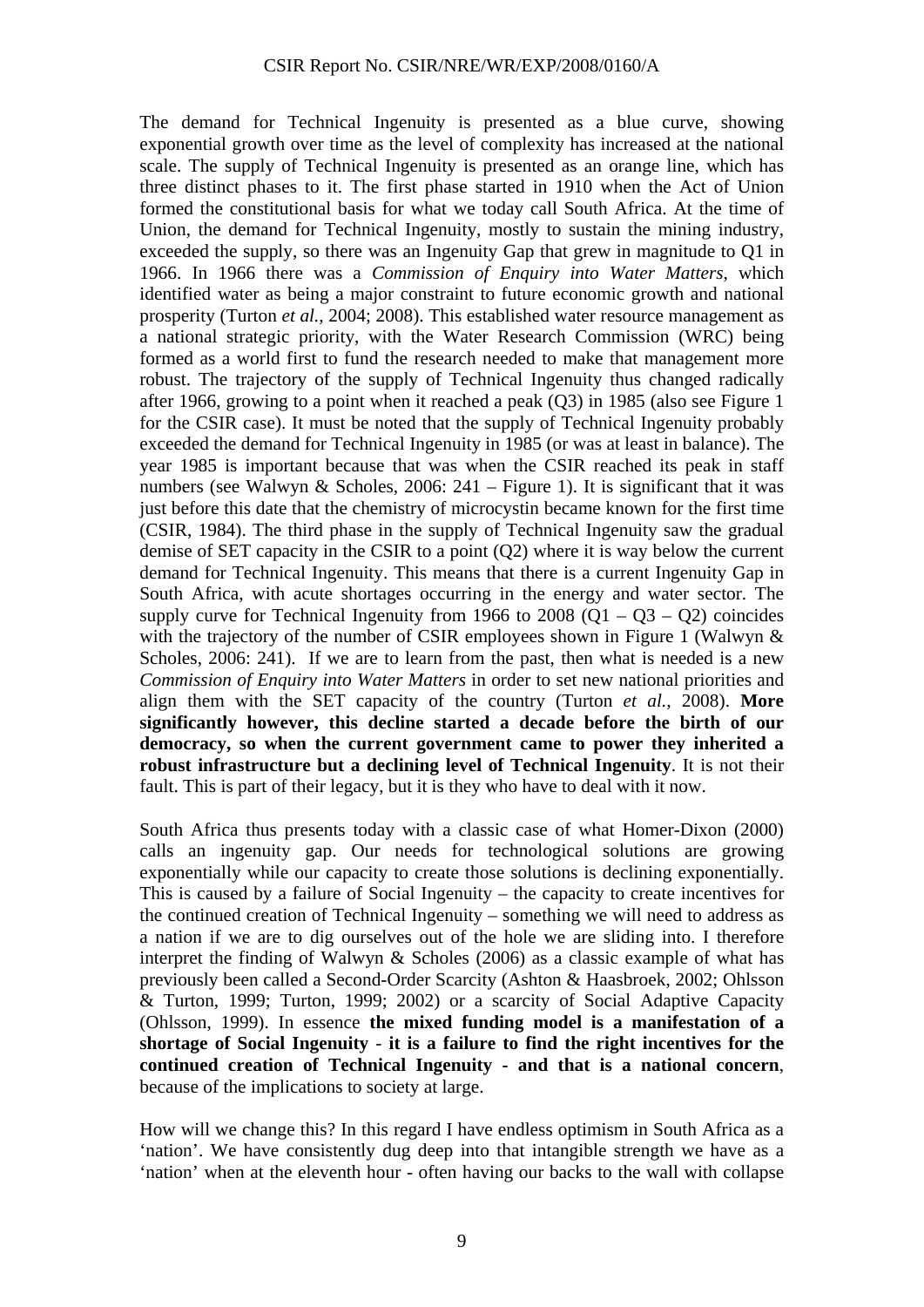into chaos seeming imminent and unavoidable - we pull yet another rabbit out of the hat. That is what happened during 1994 when we faced our darkest hour as a 'nation', teetering literally on the very brink of full-scale civil war (Spitz & Chaskalson, 2000; Turton, 2006). This is what will happen again now, as the public realizes the role that the various National Science Councils play in delivering what I call "Science in the Service of Society" and as the various government departments start to realize that service delivery is a serious issue that they can no longer avoid.

After all, the Uhuru Decade came to an end with the electricity crisis in early 2008. This Uhuru Decade has been manifest all across Africa when a liberation movement has inherited infrastructure that works for about ten years before starting to break down through lack of investment in operation, maintenance and skilled human capacity. In South Africa's case that infrastructure was particularly robust so it has lasted a decade and a half, but it is now clearly under pressure and if left alone will collapse piece by piece, in the mid-term future. The trend in infrastructure investment for water at the national level shows this prognosis to be probable in a startling way (see Figure 3).



**Figure 3. The age profile of assets currently on the books of the Department of Water Affairs and Forestry (DWAF) shows a peak period of capital investment in the 1980's followed by a dramatic decline (top). The remaining useful life of those assets shows a worrying trend (bottom). Both of these graphs have a similar pattern to Figure 1 suggesting a trend towards the erosion of the assurance of supply needed to grow the national economy in a sustainable manner. (Both graphs courtesy of DWAF, 2008).**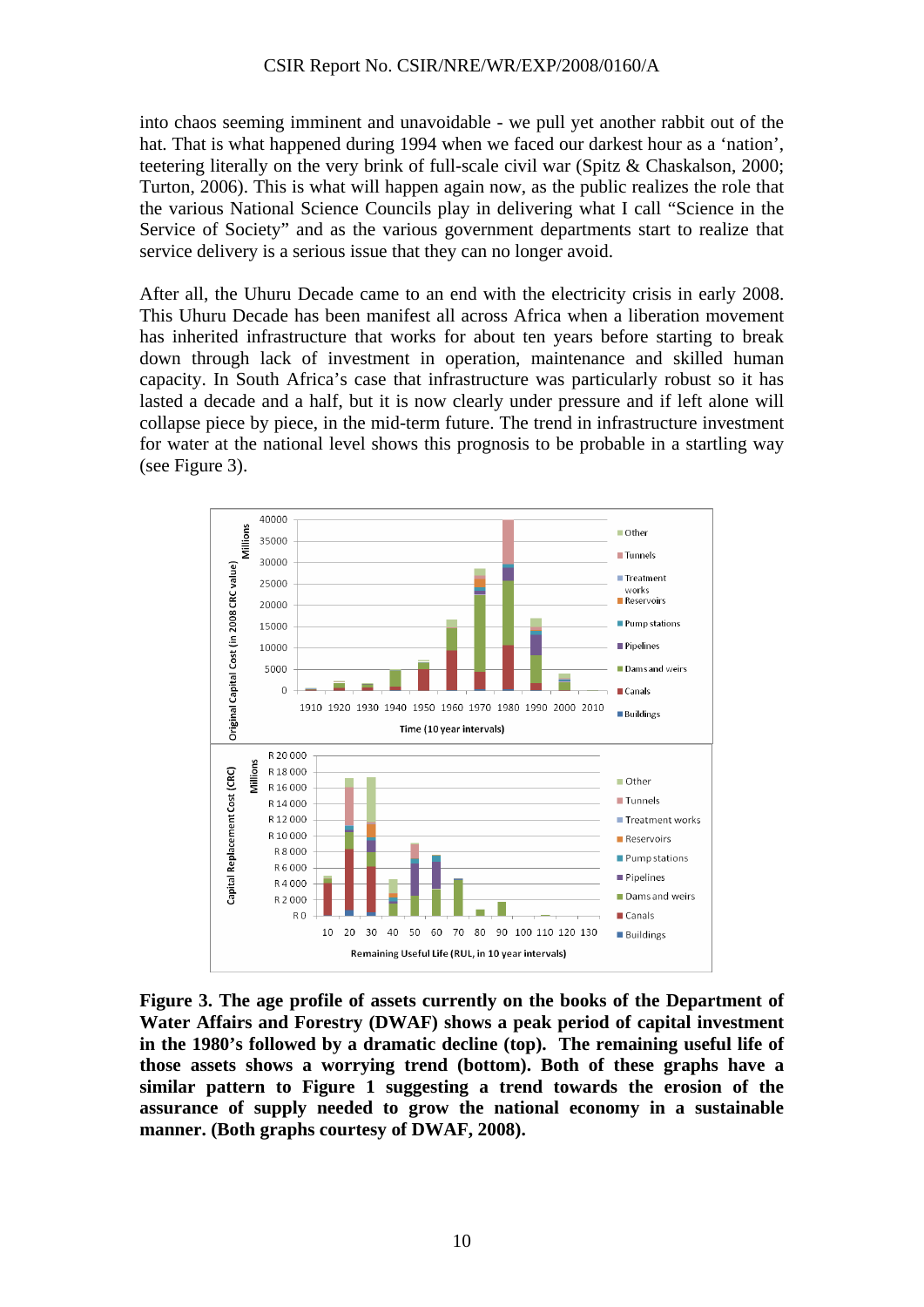If Figure 1 gives an indication of what is happening to our highly qualified human resources at a national level, and if Figure 3 gives an indication of what is happening to our physical infrastructure in the water sector, then it is not hard to conclude that we are heading for a significant crisis in the water sector. That crisis can best be understood as being driven by an ingenuity gap as described in Figure 2.

The impact of this conclusion is evident when tested again another alarming trend. The South African Institute of Civil Engineers (SAICE) did a presentation to the Parliamentary Portfolio Committee on the  $4<sup>th</sup>$  of June, 2008. In that presentation they revealed a number of startling facts. One of these relates to the number of engineers per municipal area across South Africa (Map 2). It is evident from this map that a significant proportion of South Africa has no civil engineering professional support in a local authority. It is precisely these rural areas that are most likely to be affected by the deteriorating water quality arising from eutrophication in rivers and dams (see below for more details). It is also these local authorities that are the least capable of adapting water treatment processes and plant to remove Microcystins, Endocrine Disrupting Chemicals (EDCs) and Anti-Retroviral medication (ARVs) that are likely to arise from a population with a heavy burden of AIDS-related diseases (see below for more information).



**Map 2. The number of civil engineering professionals per municipal area in 2005 has a distinct spatial maldistribution pattern to it (courtesy South African Institute of Civil Engineers, 2008). This suggests that the water quality crisis presented in this paper is more likely to occur unless a well designed and informed intervention takes place.**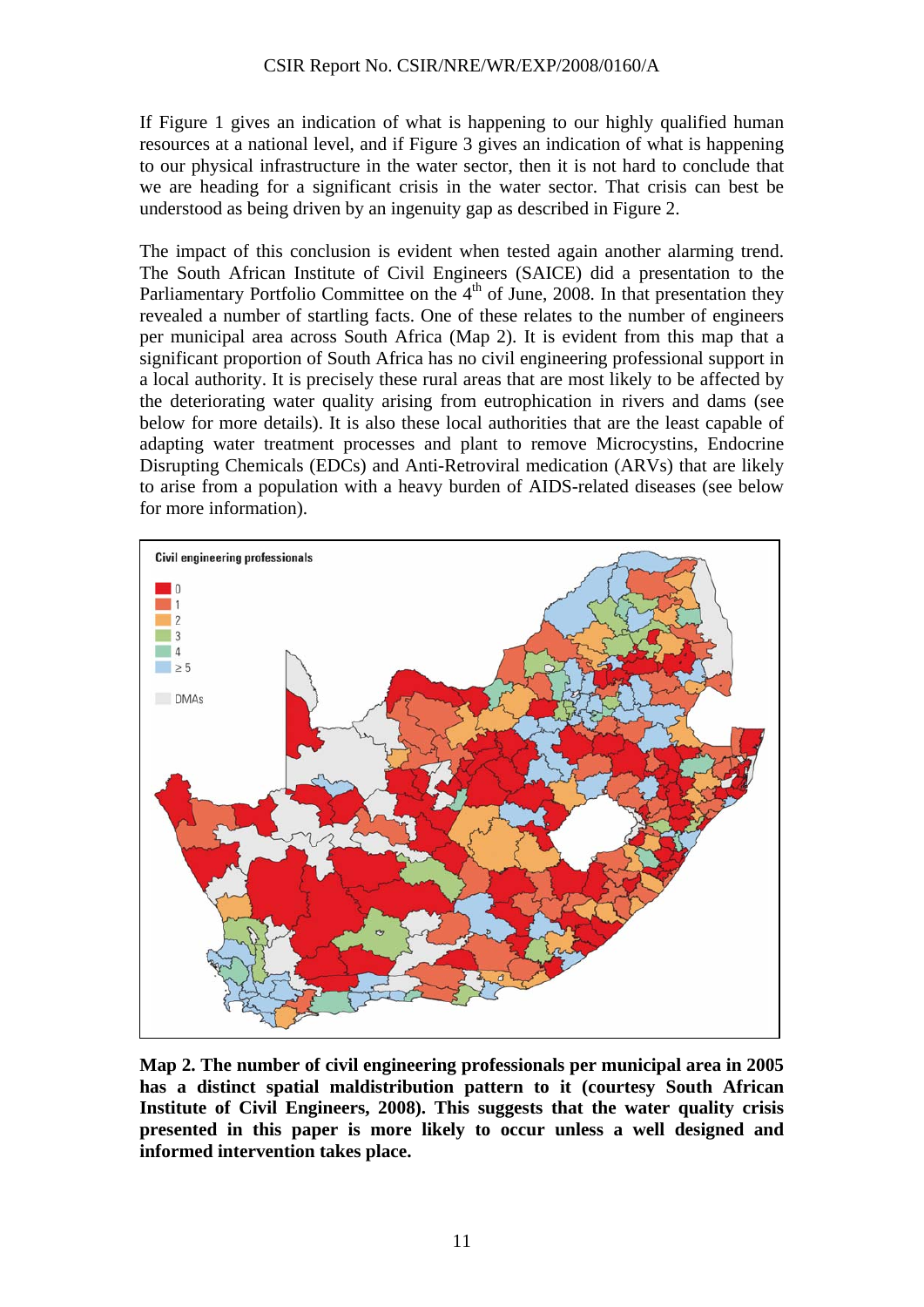When one considers that in 2004 South Africa had 15,000 engineers, technologists and technicians (SAICE, 2008), new insight is shed onto the notion of an ingenuity gap (see Figure 4). The age distribution of one sub-set of this larger category – certified professional engineers – shows a maldistribution in terms of race and age. There is a large bulge of aging white male engineers followed by a massive gap in the age group 35 – 49. This is the age group that has been most affected by affirmative action employment rules and sadly many of this cohort have left the country as a result. This is another manifestation of a failure to mobilize Social Ingenuity, because it has created a disincentive to the retention of skilled engineering staff at the national level to the detriment of the entire country.



**Figure 4. The age distribution of engineers in South Africa shows that we are producing fewer engineers than are leaving the profession (SAICE, 2008).** 

A similar trend is evident when one examines the distribution of the 15,000 engineers, technologists and technicians that South Africa had in 2004 (SAICE, 2008), presented in Figure 5.



**Figure 5. The distribution of the 15,000 engineers, technologists and technicians that South Africa had in 2004 shows that few are in research, national and provincial government, with most in private consulting firms (SAICE, 2008).**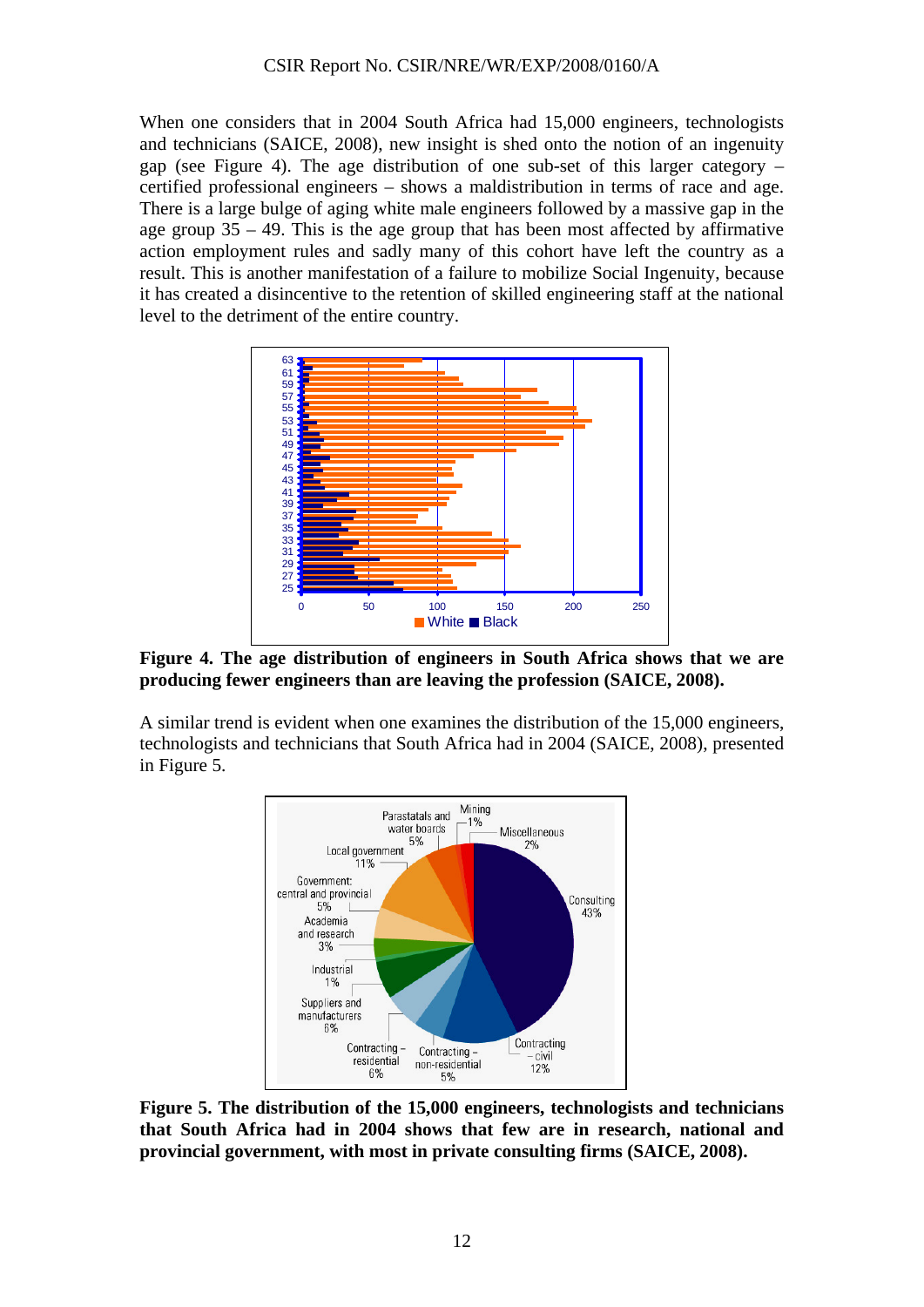The distribution of engineering professionals shown in Figure 5 indicates that few are found in research, national and provincial government, while many are found in private consulting practice. This is again a manifestation of a scarcity of Social Ingenuity because the incentives have not been created to attract and retain qualified engineers to research councils, national and provincial government.

Which poses the question, what do we need to do about this at a national level? Do we wish to avert the water crisis before it happens, or are we to be content with the *status quo*, happy to deal with it after it has been thrust upon us like the electricity crisis was? Remember, alternatives to coal-fired electricity do exist, with disruptions to service delivery being at best a temporary disruption but at worst a slowdown of the economy and loss of jobs. But water is different. Chronic exposure to microcystins can cause human health impacts (Harding & Paxton, 2001; Humpage *et al.,* 2000; Oberholster & Ashton, 2008; Oberholster *et al.,* 2004; 2005; 2008; Pitois *et al.,* 2000; Ueno *et al.,* 1996), with fears of radioactivity and heavy metal contamination (Coetzee *et al.,* 2002a; 2005; 2006) becoming a new scare in which the panic factor makes the management of the process that much more volatile.

The CSIR has invested large amounts of financial and intellectual capital into the development of an internal thinking process that will prepare us for a new role in our fledgling democracy. This has resulted in what has been called the Trialogue Model, in terms of which the relationship between three actor-clusters – Government, Society and Science – is mediated by a set of complex interfaces in which partnerships are formed and feedback loops provide the signals necessary for all actors to modify their behaviour in response to specific stimuli (Turton *et al.,* 2007) (see Figure 6).



**Figure 6. The Trialogue Model illustrates the relationship between three actorclusters being mediated** *via* **interfaces (Turton** *et al.,* **2007). It is clear that Science needs to engage in different ways with Government and Society if it is to have an impact.**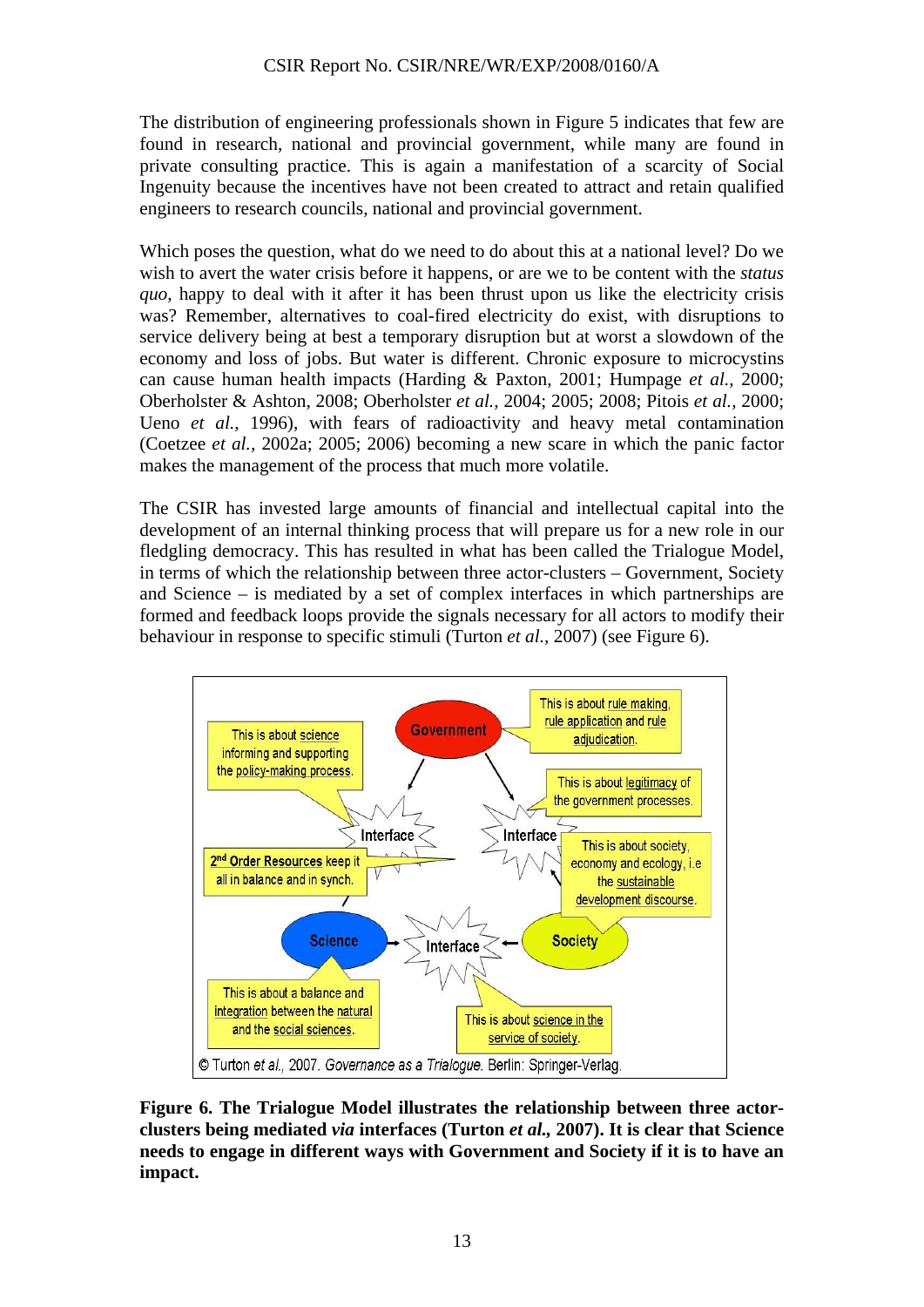I believe that it is the Trialogue approach, which will empower the CSIR to navigate the uncharted territory of these new waters. In this process, I see three critical challenges internal to the CSIR that will need to be managed if we are to succeed in playing our role in the mitigation of the looming water crisis suggested above:

- **Internal Challenge No. 1. Communicating Science**. The way that we as scientists engage in the communication of our so-called academic consumables will change. Gone are the days when we generated technical solutions and tossed them over the fence hoping that they would hit a passing problem (to quote Pete Ashton). The feedback loops inherent to the Trialogue approach means that we will have to listen as much as speak, and become more responsive to the needs of our stakeholders. No more should we speak of clients and increasingly we must think of these as partners. We must also start to hold ourselves accountable to the citizens of this country, because it is their tax money that will be converted by the CSIR into useful Technical Ingenuity. Our communication will therefore have to be bold, honest and done *via* channels not familiar to most scientists – the mass media. That simply scares most scientists and they recoil in horror at the very thought of it.
- **Internal Challenge No. 2. Public Funding**. Sustained access to public funding is *the* new challenge. It is clear that the mixed funding model is failing (Walwyn & Scholes, 2006)(Figure 1) and that we have unintended consequences arising from this failure (Oberholster & Ashton, 2008; Van Vuuren, 2008). It is also clear that we cannot allow this to happen, because that failure will eventually lead to the total erosion of the national SET capacity and the country will be the poorer. It is significant that it is public funding that has allowed for the massive breakthrough that occurred when the Water Research Commission (WRC) decided to fund the ground-breaking studies that revealed the existence of radionuclide and heavy metal contamination in streams downstream of gold mining activities (Coetzee *et al.,* 2006; Wade *et al.,* 2002; Turton, in prep). It is also significant that the WRC was willing to fund a study into human health arising from environmental risks in groundwater (Toens *et al.,* 1999) and is currently considering funding the first ever high confidence study of human health risks arising from chronic exposure to populations living adjacent to gold mining operations (CSIR, 2008). It is for this reason that we need more access to public funding, because it is the public nature of that funding that places the science generated back into the public domain. Private funding removes that science from the public domain, by placing contractual restrictions on both its scope and dissemination. Without this funding we simply cannot do Science in the Service of Society, because it exposes the CSIR as a national asset to the risk of being hijacked by private interests, which have no wish to open up these complex legacy issues, for various reasons. This is the unique contribution that the CSIR can make to deepen our democracy, by empowering society to engage with government and industry over issues that affect their daily lives. Very few scientists that I know have ever thought that they are engaged in this important task of deepening our democracy, but in essence that is what we are doing already. If you read the fine print, it is what we *should* be doing, because it is actually implicit in the second portion of our Parliamentary mandate.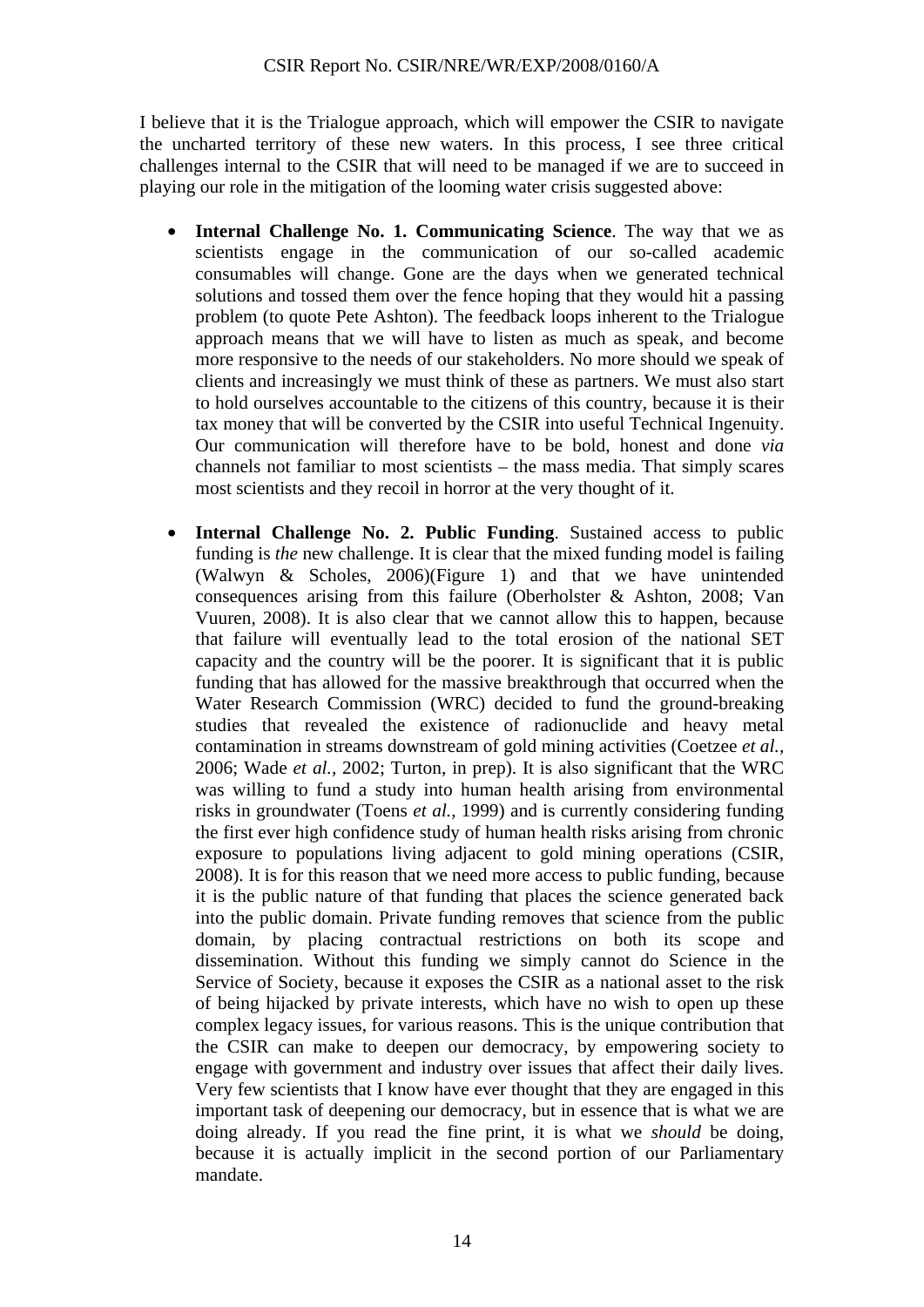• **Internal Challenge No. 3. Building Trust**. Trust is vital in a country, which is still engaged in nation-building, but has not yet adequately dealt with the legacy of a century of violence, abuse of power and non-accountability. Trust is earned and in this regard the CSIR has a unique potential to act as honest broker when contested situations arise needing a robust scientific solution (Mmemezi, 2008; Smillie, 2008). I think here of the need to mitigate the impact of Acid Mine Drainage (AMD), from both the coal and gold sectors, which has the capacity, if left unmanaged, of destroying the last remaining water resource on which the economic aspirations of a 'nation' depend (Oelofse, 2008b). Likewise with the human health implications of cyanobacteria and microcystins and uncontrolled endocrine disruption arising from our loss of dilution, all of which will require a concerted effort to rebuild the trust we need – the Social Ingenuity that has to be mobilized – if we are to find sustainable technical solutions to these vexing problems.

These are our internal challenges. The journey has already begun and even as I speak the CSIR is engaging with a specific Government Department about the possibility of developing a *National Water Quality Science, Technology and Policy Support Program*. Likewise we are engaging with other government departments in an effort to go back to the program-style of managing parts of the CSIR. We are also engaging with major players in the energy sector that rely on coal as primary feedstock, because just as they are faced with the challenge of developing new energy, the CSIR is faced with the challenge of developing technologies that will create new water, some from acid mine drainage caused by their operations. Significantly, the Natural Resource and Environment (NRE) unit at the CSIR has already made a decision to develop acid mine drainage and associated human health into a Flagship Program, based on recent recommendations made by the Research Advisory Panel (RAP). This new dispensation for SET will therefore be based on the Trialogue in which we engage more proactively, but always with integrity, because after all, good science is never afraid of robust public scrutiny and debate.

We can now answer the question posed in the opening statements of my presentation. The simple answer is that our parliamentary mandate says we must do two things: develop the SET-base for the national economy; and apply our minds to issues of national importance. We will do that using the Trialogue approach, a process that is already underway.

## **Three Strategic Water Quality Challenges**

Now to deal with the title of this presentation – the identification of three strategic water quality challenges that decision-makers need to now about (Turton, 2008b).

**As a result of the fact that we have lost our dilution capacity, we are now faced with an increasing water quality problem**. This will be addressed through the *National Water Quality Science, Technology and Policy Support Program* currently under development, in terms of which there will be three highly specific focal points. These are all based on three strategic challenges that decision-makers in both government and the private sector are being confronted with on a daily basis (Turton, 2008b). These are the following: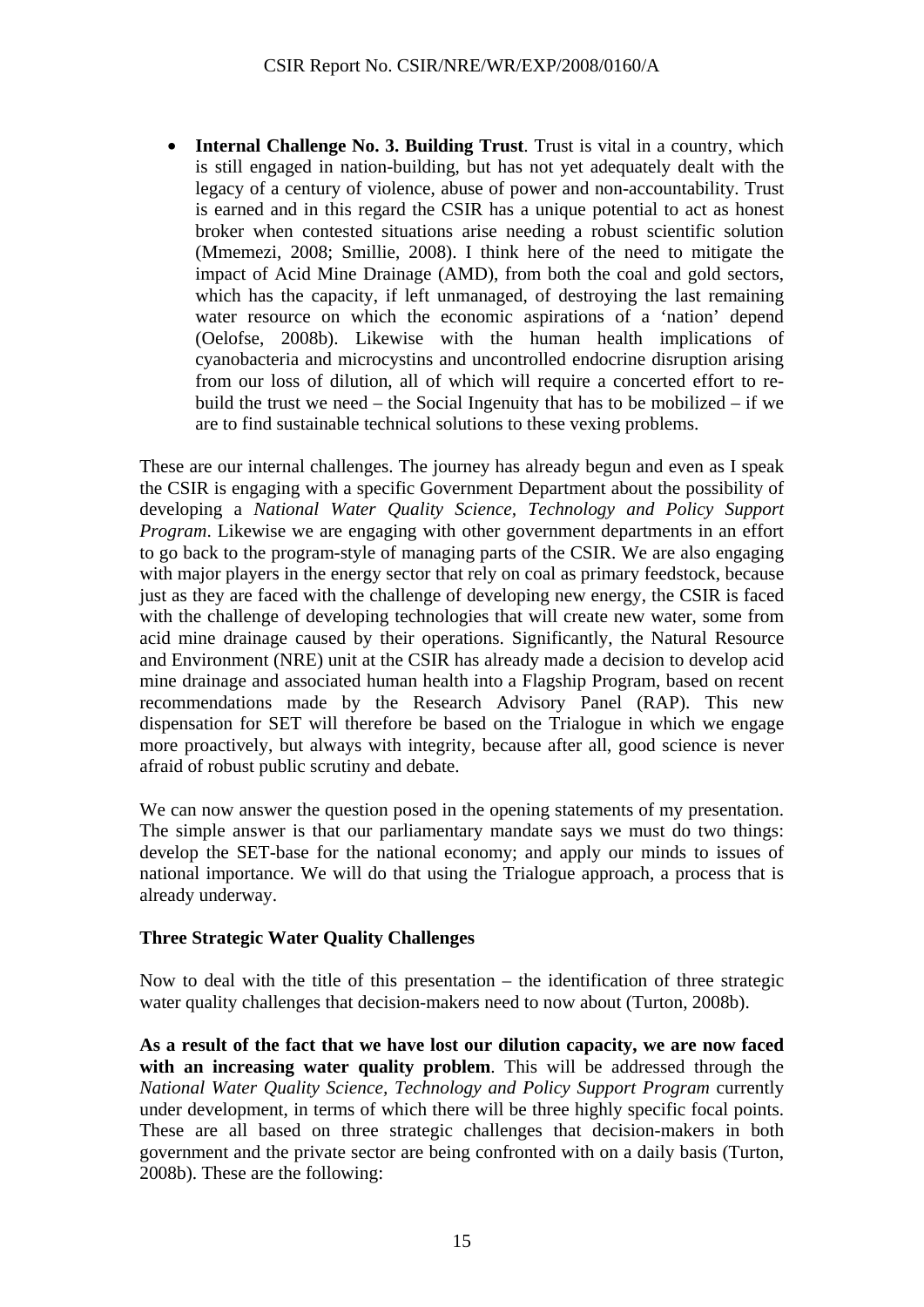**Strategic Challenge No. 1: National Quest for Sustainability**. South Africa is one of the few countries in the world that has legislated for sustainability in their national Constitution. We therefore need to turn these noble words into actual deeds supported by robust science. To this end the CSIR has already invested heavily in what is known as Sustainability Science. We need to now turn that theory (Burns *et al.,* 2006; Burns & Weaver, 2008) into concrete science, technology and policy. In that process our available scientific knowledge tells us that there are two major issues that are about to burst into the board rooms of large corporations and into the corridors of government power in Pretoria and Cape Town. These two issues are:

- **Acid Mine Drainage**. Our entire national energy strategy is largely based on coal as a feedstock. That dependence is complex and will not be easily changed (Oelofse, 2008b), so we have to focus our attention in the quest to develop sustainable solutions to AMD, both coal and gold-based. This is a highly complex issue and can only be overcome by leveraging all of our SET assets in a concerted and focussed National Strategic Program with all major players in both the energy sector (coal-based AMD) and mining sector (goldbased AMD) as fully-fledged partners. To do this we must move away from the current posture of being on a quest to hold corporations legally liable for legacy issues, because that drives them into defensive positions from which cooperation is not possible. In this regard we are already learning from the German experience after unification where similar challenges arose. We need to build robust partnerships, both nationally and globally, to achieve this objective. We also need to solve technical problems that result in "new water" that is generated in a way that is both environmentally and economically sustainable. The SET component of this challenge will need to be robust, probably exceeding the combined capacity of all our existing research institutions, meaning that cooperation and partnerships are an absolute necessity. In this regard, the principle being applied is that the level of ingenuity needed to solve a problem, exceeds the level of ingenuity that created the problem in the first place. This means that by definition, no one institution will be able to solve this perplexing problem alone. Partnerships, and only partnerships working in a highly coordinated manner, will be capable of achieving this strategic objective. Leadership for this process will be a major challenge, given the complexities of the issue, the degree of transdisciplinarity needed to find viable solutions and the level of political and commercial sensitivities involved. The decision to appoint and mandate an appropriate person for this leadership role will thus be pivotal to the prognosis for any future success.
- **Eutrophication**. South Africa, already highly water constrained, is now also faced with levels of eutrophication that are almost unprecedented globally. Left alone this will slowly poison our waters, rendering them useless for future economic development plans and driving up production costs for various industries, further undermining the South African economy. This also has major implications for a national population that already has a high level of people with compromised immune systems (Ashton & Ramasar, 2002). The science underpinning this was lost when the transition to the mixed funding model occurred (see Figure 1) (Van Vuuren, 2008). We need to rebuild that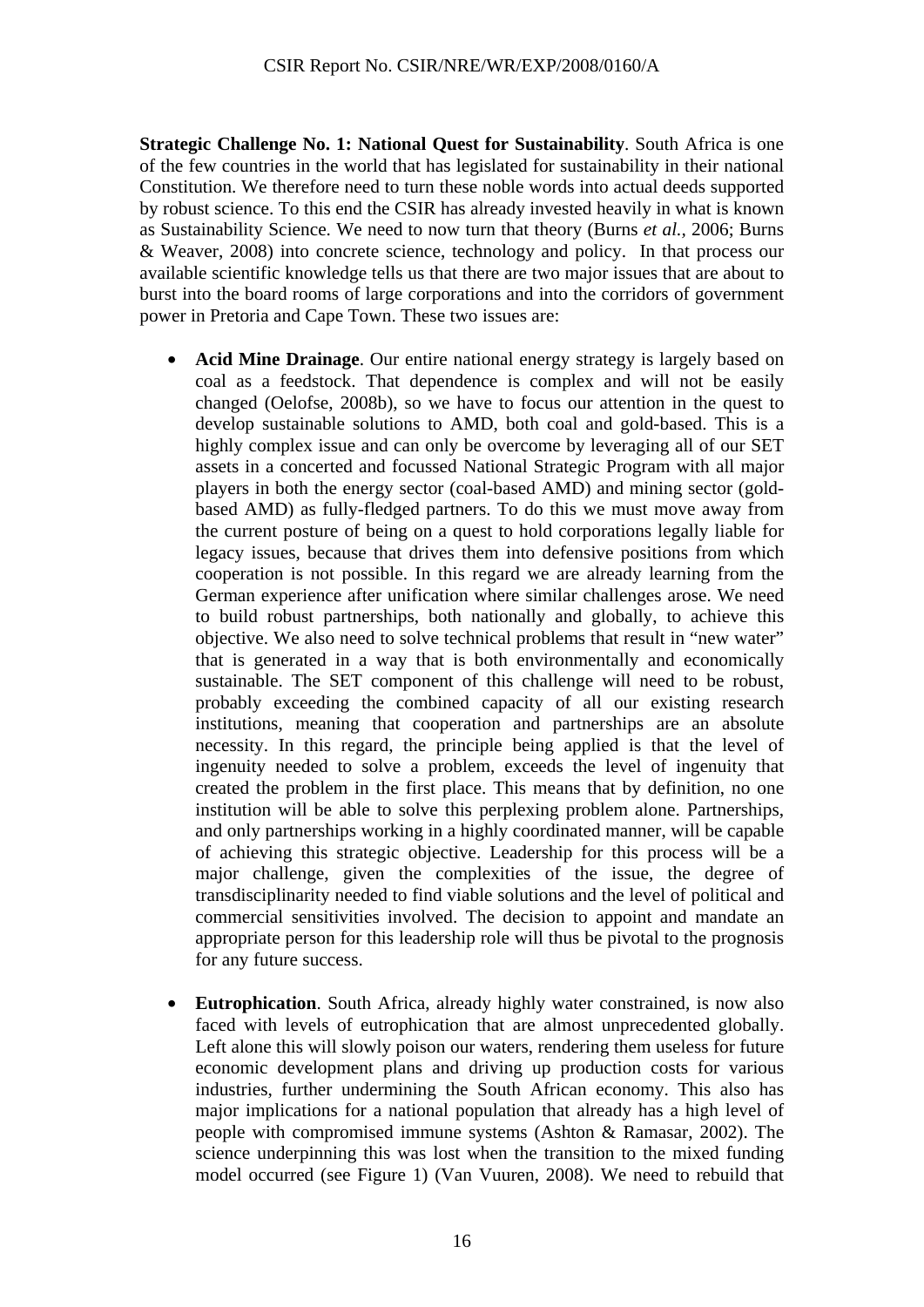capacity as a matter of national priority and in this regard the recent decision by the WRC to revive the fight against eutrophication is to be welcomed and fully supported (Van Vuuren, 2008).

**Strategic Challenge No. 2: National Quest for Human Health**. South Africa has a number of health-related challenges (Hunter, 2003; Offringa *et al.,* 2007). One of the most notable is that associated with the scourge of HIV/AIDS that has left a substantial portion of our population with a compromised immune system (Ashton & Ramasar, 2002). Overlaid onto this is a developmental legacy that has exposed large portions of the human population to heavy metal and radionuclide contamination arising from more than a century of gold mining, much of which was largely unregulated (Adler *et al.,* 2007a; 2007b). This has many ramifications, which in my professional opinion, have not yet been unravelled in any concerted way. So, if we are to get serious about the science we do, we are going to have to show leadership in this regard (Turton, 2008b). This means focussing on the following known problem areas:

- **Microcystins.** South Africa has a microcystin load in our water storage impoundments that is amongst the highest in the world. The last serious science we did on this topic was in the decade before the start of the collapse noted in Figure 1. We need to rebuild that national capacity (Van Vuuren, 2008), specifically with respect to high confidence studies of human beings that might have been exposed to chronic doses of microcystin. That work will be costly, complex and politically sensitive, but we cannot allow these factors to cause us to waiver. No high confidence studies have been done and this is bordering on the criminally negligent if we do not address this issue as a matter of national priority. We need to know if microcystins are causing human health problems (Hunter, 2003; Humpage *et al.,* 2000; Ueno *et al.,* 1996), specifically in communities that are immune-compromised, and then design intervention strategies based on this new robust science.
- **Endocrine Disrupting Chemicals**. South Africa also has a growing problem with endocrine disrupting chemicals (EDCs), driven largely by our loss of dilution. This means that EDCs are being recycled without being removed. This leads to concentration and bioaccumulation, so our focus needs to be on understanding the fate and pathways in order to design appropriate interventions, both technological and policy-related.
- **Partially Metabolized Medication**. Given our high HIV/AIDS rate, South Africa has a growing anti retro-viral (ARV) load, which passes like any other medication, through the body in partly metabolized forms. This means that we are going to be seeing higher levels of ARV in our rivers, which by implication means that these complex chemical compounds will be entering the human population over time, either through the drinking water stream or *via* produce that has been irrigated with contaminated water. This specific South African issue is nested in a bigger technical problem known as Pharmaceuticals and Personal Care Products (PPCP's), which is a growing global concern, but is sufficiently unique to warrant strategic attention on its own. We need to develop the science to understand this better, because nowhere else in the world is there a coincidence of loss of dilution and high levels of ARV use as in this country. This is clearly a national priority that has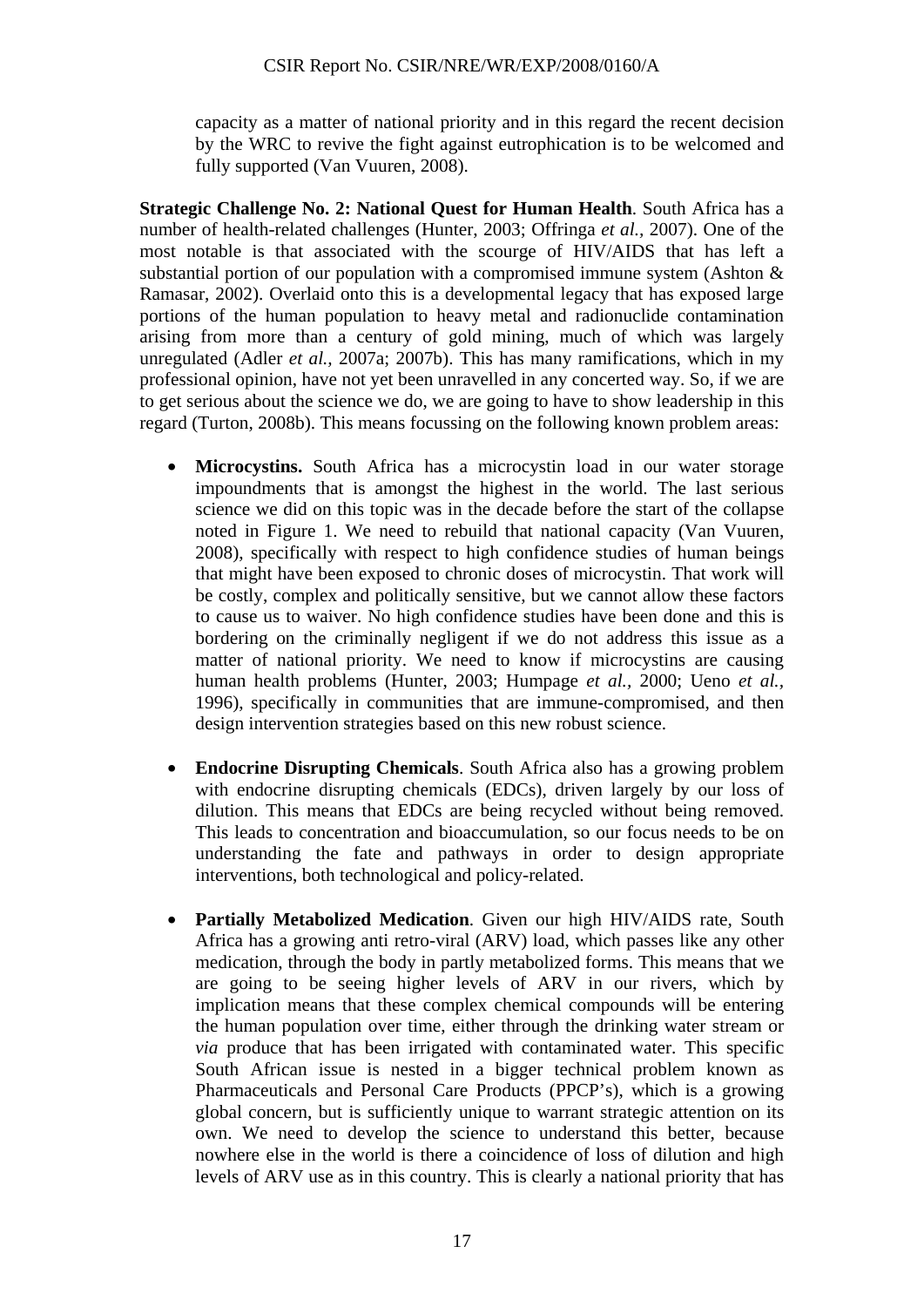major political implications. This science might even be a world first, but it is certainly a national strategic priority in which we will have to take the lead.

• **Radionuclide and Heavy Metal Contamination**. As a result of more than a century of largely unregulated gold mining, we now have a legacy of heavy metal and radionuclide contamination in rivers flowing out of most gold mining areas. We also have a high population density living in close daily contact with dust and sediment arising from mine tailings dams (large portions of SOWETO and the East and West Rand residential complexes are located on land that in most developed countries would be considered to be contaminated). South Africa has never done a high confidence study of offmine populations to determine what the impact has been from chronic exposure to heavy metals and radionuclides (CSIR, 2008). This will be complex and costly, but we need such a study as a matter of national urgency.

**Strategic Challenge No. 3: National Quest for Climate Change Adaptation**. Given that our water resources have already been fully allocated, and in many cases overallocated, we have no more buffer capacity. This means that global climate change has very specific implications for us as a 'nation' to which we have not yet developed an adequate response (Hunter, 2003). Therefore we need to start by focussing on the following key areas of strategic importance:

- **Cyanobacteria.** While Al Gore's movie "An Inconvenient Truth" tells us to be afraid of sea level and temperature rise *in the future*, our own science is showing us that we are being threatened by toxic microcystins produced by cyanobacteria *at present* (Harding & Paxton, 2001; Oberholster & Ashton, 2008) **to which we have no known solution**. The future is already here and Al Gore's movie is merely causing us to take our eye off the ball, because there is tentative evidence that cyanobacteria population dynamics are influenced, at least in part, by changing ambient temperatures in our water bodies (Hunter, 2003). We therefore need to revive the National Eutrophication Program that collapsed at the end of the 1980's (Van Vuuren, 2008) (see Figure 1) in order to understand the exact linkages between climate change and cyanobacteria. Current indicators are that there is a link, but we need to drill down in greater detail to truly understand this with a higher degree of certainty.
- **Dilution Capacity.** Given that South Africa has lost its dilution capacity, we need to understand exactly what climate change will do to our national water resource that is so vital to our economic and social survival (Turton, 2008b). More specifically will future coal combustion, in the face of reduced precipitation, mean an increase in acid rain? What will this do to our agricultural production capacity? How will this change soil chemistry? What will the impact be on rivers and wetlands already under stress? Will this cause an increased mobilization of radionuclides and heavy metals? How will this impact on EDCs? Will this trigger additional eutrophication as iron and phosphate is mobilized from sediments? These are all complex questions that need a focussed and concerted scientific effort to answer reliably.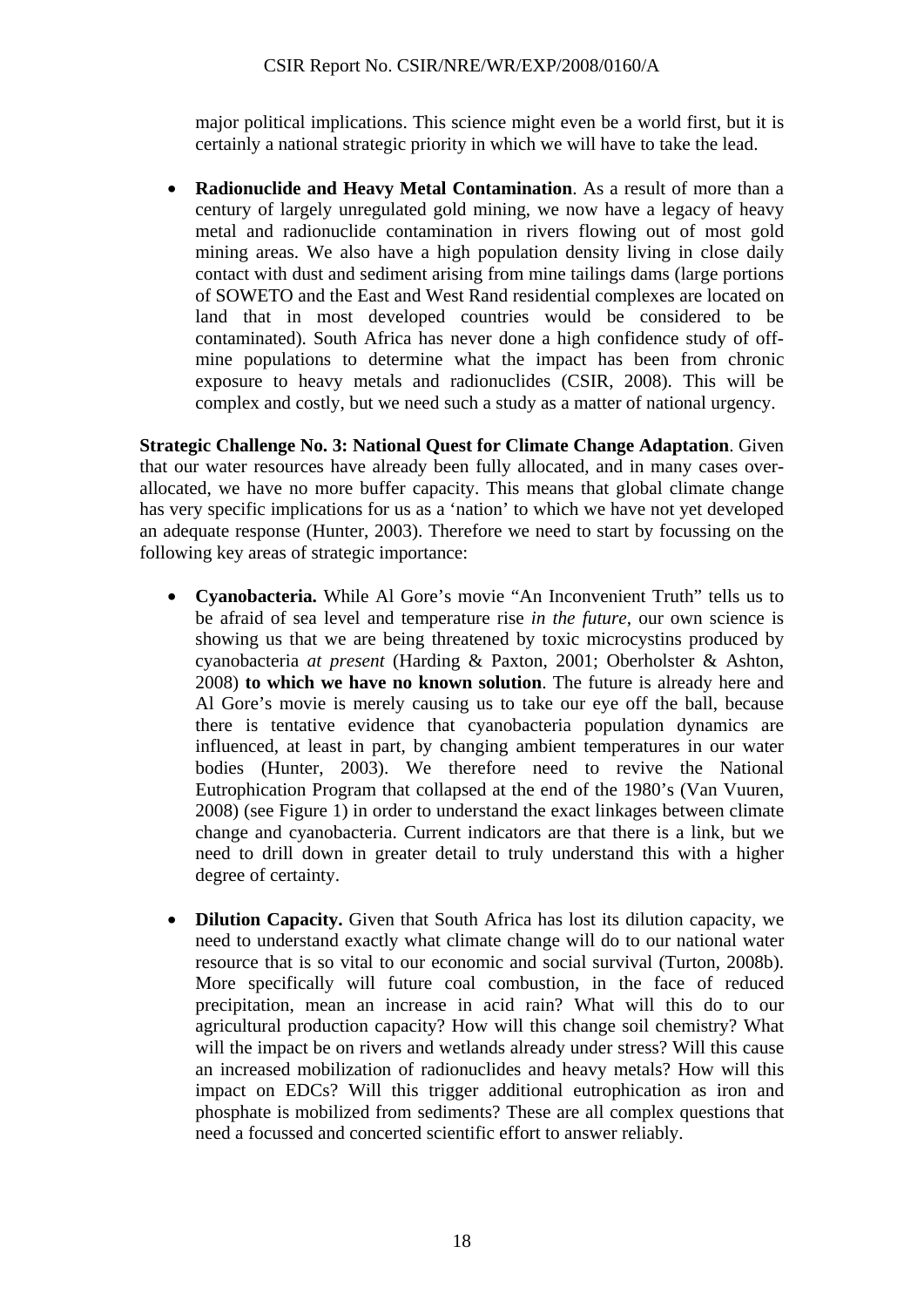• **Ecosystem Thresholds.** Given that so much of our current effluent streams enter aquatic ecosystems often *through* terrestrial ecosystems, we need to understand their dynamics better, specifically with regard to their assimilative capacity as environmental sinks for heavy metals, radionuclides, EDCs, ARVs and the myriad of chemical pollutants we discharge daily. More specifically, we need to know if climate change will nudge any of these aquatic ecosystems across thresholds, pushing them into catastrophic collapse, such as that already in existence in the Hartebeespoort and Roodeplaat Dam systems.

What I have presented here is the embryo of what is hopefully going to become the *National Water Quality Science, Technology and Policy Support Program*, which will reverse the trend noted by Walwyn and Scholes (2006) (see Figure 1). This Program needs of necessity to be bold and ambitious. It must have ambitious targets such as producing 50 PhD graduates after ten years, 200 MSc graduates after the same time period, and a range of patents designed to overcome the problems presented above in a way that is both financially viable and ecologically sustainable. This means working closely with every university in the country, because they will be unable to produce this number of graduates alone, and only universities have the legal mandate to do this. In this Program the CSIR would become the "space" in which human capacity is nurtured in a highly structured manner, probably with many of the existing Principal and Chief Scientists being appointed as Extraordinary Professors in these partnership universities, simply to create the supervisory capacity needed for such a massive undertaking. This can only happen if the CSIR funding model is changed, because as it now stands, those Principal and Chief Scientists are the mainstay of cash generation and therefore institutional survival, rather than of the development of Technical Ingenuity in the national interest.

The CSIR funding model is thus a question of fundamental national significance, and the way we deal with it will be an example of Social Ingenuity creating the capacity to generate future Technical Ingenuity as defined by Homer-Dixon (2000).

If Kennedy could commit his nation to putting a man on the moon in a decade, why can we, as a 'nation', not commit ourselves to overcoming impediments to the quality of life that each South African citizen deserves? Why can we not decide to solve the problem of AMD in a decade, so that our mining can continue without the albatross of externalizing production costs around the necks of major mining houses?

I believe we *can* do these things. I believe we *should* do these things. I believe it is *noble* to do these things. But I believe we are *negligent* if we fail to do these things. This sums up what I think about these issues, specifically with respect to the way that the SET Leadership within NRE should be applying their collective minds to problems of national strategic importance.

I wish you luck as you grapple with these issues over the next few days, months and years. I close by saying that the new role of the CSIR will be to deepen our democracy by generating high quality science that is mostly uncontested, presented in a way that helps the public, government and corporations to engage in complex debates that will slowly transform South Africa from a non-accountable oligarchy into a fully accountable democracy in which every citizen can reach their full human potential, in a life based on dignity.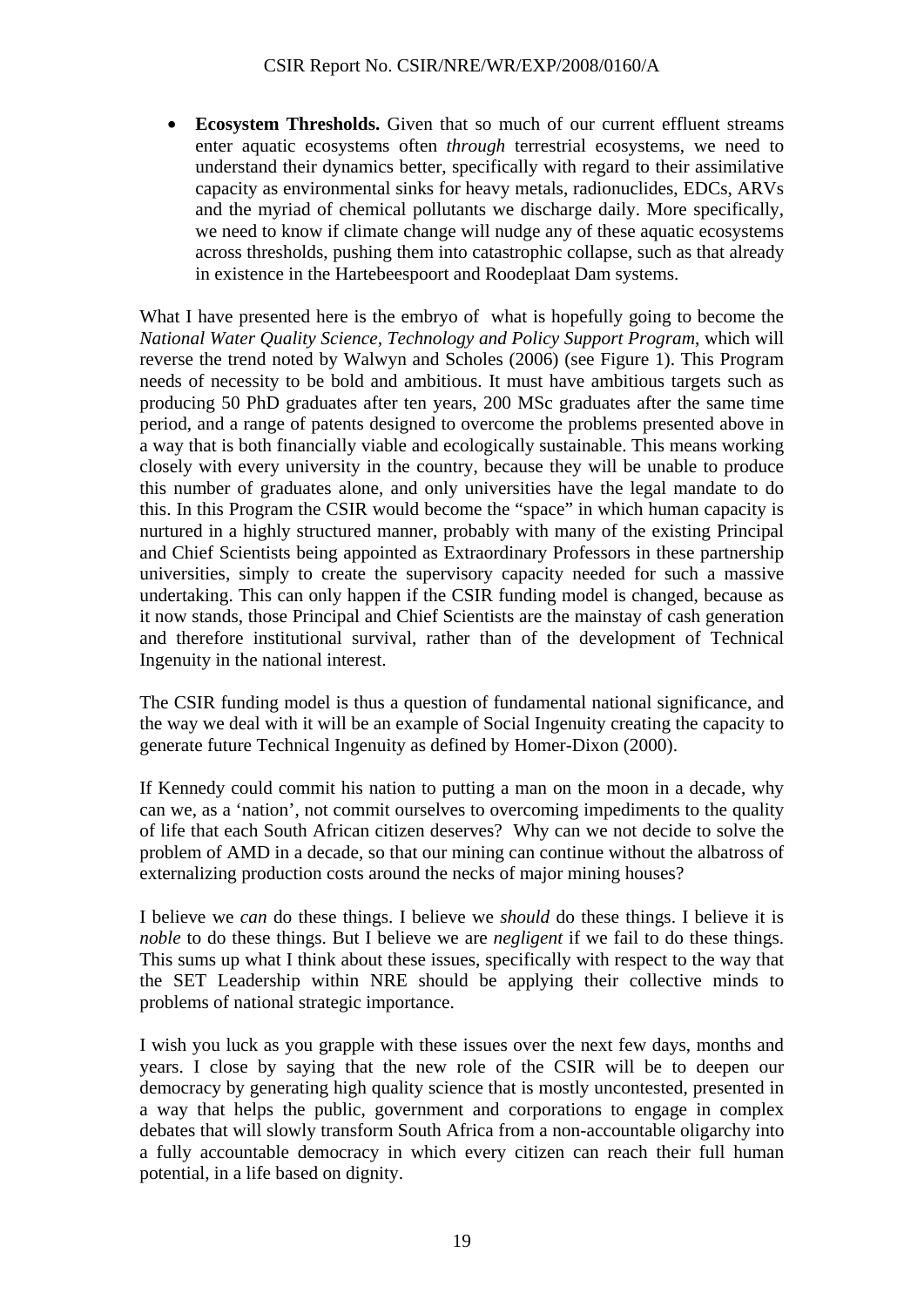This is what I call Science in the Service of Society and that I believe is our new mission at the CSIR.

Thank you.

#### **Bibliography**

- **Adler, R., Funke, N., Findlater, K. & Turton, A.R.** 2007(a). *The Changing Relationship between the Government and the Mining Industry in South Africa: A Critical Assessment of the Far West Rand Dolomitic Water Association and the State Coordinating Technical Committee.* Pretoria: Council for Scientific and Industrial Research (CSIR).
- **Adler, R.A., Claassen, M., Godfrey, L. & Turton, A.R.** 2007(b). Water, Mining and Waste: An Historical and Economic Perspective on Conflict Management in South Africa. In *The Economics of Peace and Security Journal*. (2)2 Pp 32  $-41.$
- **Aneck-Hahn, N.H., Schulenburg, G.W., Bornman, M.S., Farias, P & de Jager C.** 2007. Impaired Semen Quality Associated with Environmental DDT Exposure in Young Men Living in a Malaria Area in the Limpopo Province, South Africa. *Journal of Andrology*. (28)3 Pp 423-434.
- **ASGISA**, 2006. People Planet Prosperity: A Strategic Framework for Sustainable Development in South Africa. Draft Discussion Document for Public Comment, 29 September 2006. Circulated at the NEAF Workshop: Mainstreaming of the Environment into Development Issues and Opportunities relating to ASGISA (Accelerated and Shared Growth Initiative for South Africa). Pretoria: Department of Environmental Affairs and Tourism (DEAT).
- **Ashton, P.J. & Haasbroek, B.** 2002. Water Demand Management and Social Adaptive Capacity: A South African Case Study. In **Turton, A.R. & Henwood, R.** (Eds.) *Hydropolitics in the Developing World: A Southern African Perspective*. Pretoria: African Water Issues Research Unit (AWIRU). Pp 187-204.
- **Ashton, P.J., Hardwick, D. & Breen, C.M.** 2008. Changes in water availability and demand within South Africa's shared river basins as determinants of regional social-ecological resilience. In: **Burns, M.J. & Weaver, A.v.B.** (Eds.) *Advancing Sustainability Science in South Africa*. Stellenbosch: Stellenbosch University Press. Pp 279 – 310.
- **Ashton, P.J. & Ramasar, V.** 2002. Water and HIV/AIDS: Some Strategic Considerations in Southern Africa. In **Turton, A.R. & Henwood, R.** (Eds.) 2002. *Hydropolitics in the Developing World: A Southern African Perspective*. Pretoria: African Water Issues Research Unit (AWIRU). Pp 217-235.
- **Ashton, P. & Turton, A.R.** 2005. Transboundary Water Resource Management in Southern Africa: Opportunities, Challenges and Lessons Learned. In **Wirkus, L.** (Ed.) *Water, Development and Cooperation – Comparative Perspectives: Euphrates-Tigris and Southern Africa*. Bonn: Bonn International Centre for Conversion (BICC). Pp  $5 - 32$ .
- **Ashton, P.J. & Turton, A.R.** 2008 (in press). Water and security in sub-Saharan Africa: Emerging concepts and their implications for effective water Resource management in the southern African region. In: **Brauch, H.-G., Grin, J.,**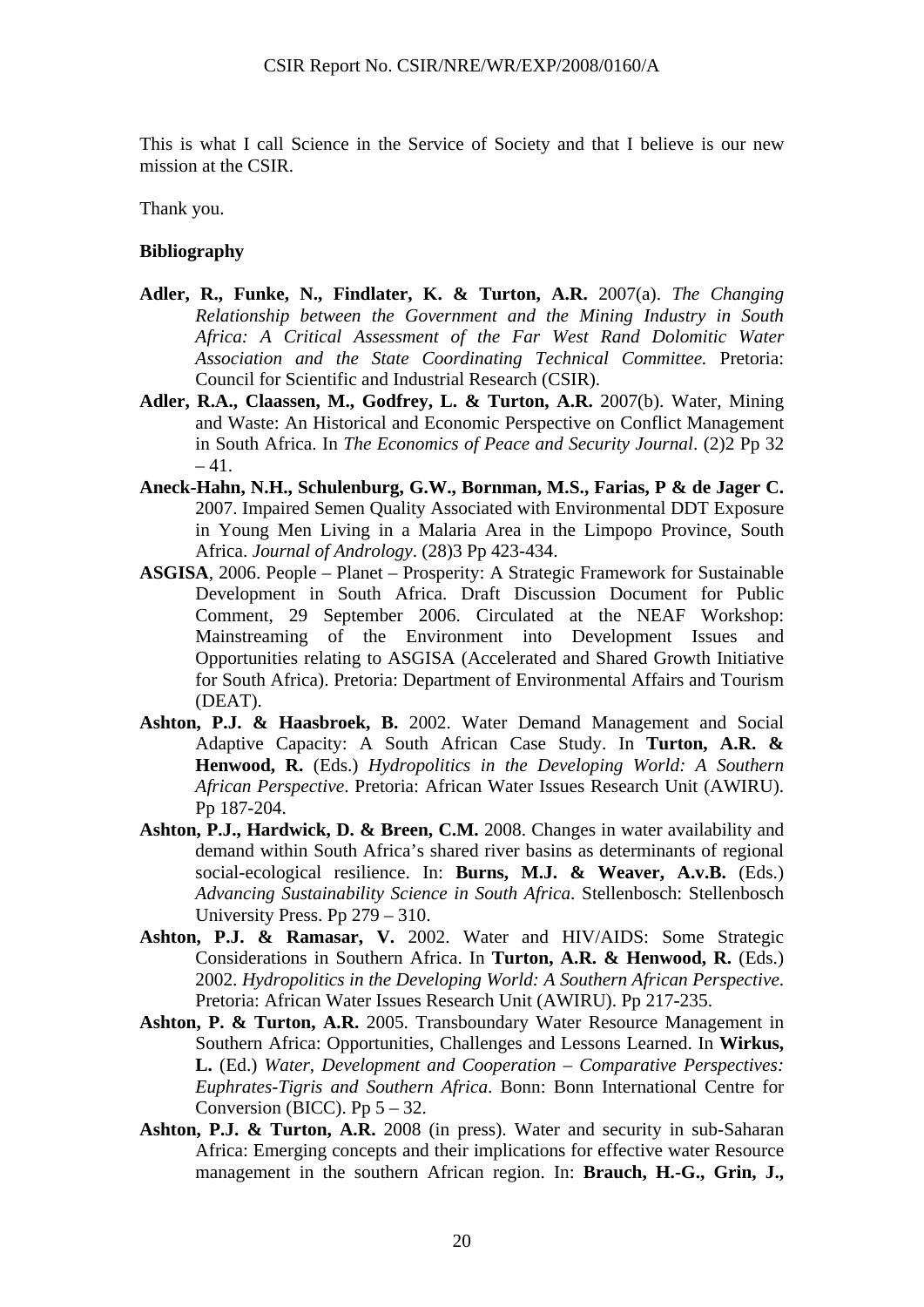**Mesjasz, C., Krummenacher, H., Behera, N.C., Chourou, B., Spring, U.O., Liotta, P.H. & Kameri-Mbote, P.** (Eds), *Facing Global Environmental Change: Environmental, Human, Energy, Food, Health and Water Security Concepts – Volume IV*. Berlin: Springer-Verlag. Pp 665 – 678.

- **Barbier, E. & Homer-Dixon, T.F.** 1996. *Resource Scarcity, Institutional Adaptation, and Technical Innovation: Can Poor Countries Attain Endogenous Growth?* Washington, D.C.: American Association for the Advancement of Science.
- **Basson, M.S.** 1995. South African Water Transfer Schemes and their Impact on the Southern African Region, in **Matiza, T., Craft, S. & Dale, P.** (Eds.) *Water Resource Use in the Zambezi Basin. Proceedings of a Workshop held in Kasane, Botswana, 28 April - 2 May 1993.* Gland, Switzerland: IUCN.
- **Bega, S.** 2008(a). Living in Fear of a Toxic Tsunami. *Saturday Star*. 12 April 2008.
- **Bega, S.** 2008(b). Our Tainted Lives in Mining's Ground Zero. *Saturday Argus*. 12 April 2008.
- **Blanchon, D. & Turton, A.R.** 2005. Les Transferts Massifs d'Eau en Afrique du Sud. In **Lasserre, F.** (Ed.) *Transferts Massifs d'Eau: Outils de Development ou Instruments de Pouvoir?* (In French). Sainte-Foy, Quebéc: Presses de l'Université du Québec. Pp 247 – 283.
- **Bornman, M.S., Delport, R., Becker, P., Risenga, S.S. & de Jager, C.P.** 2005. Urogenital birth defects in neonates from a high-risk malaria area in Limpopo Province, South Africa. *Epidemiology*. (16)5. S126 – 127.
- **Burns, M., Audouin, M. & Weaver, A.** 2006. Advancing Sustainability Science in South Africa. *South African Journal of Science.* (102) Pp 379-384.
- **Burns, M.J. & Weaver, A.v.B.** (Eds.) 2008. *Advancing Sustainability Science in South Africa*. Stellenbosch: Stellenbosch University Press.
- **Buzan, B.** 1991. *People, States and Fear. An Agenda for International Security Studies in the Post-Cold War Era.* London: Harvester Wheatsheaf.
- **Cobbing, J.E.** 2008. Institutional Linkages and Acid Mine Drainage: The Case of the Western Basin in South Africa. In **Patrick, M.J., Rascher, J. & Turton, A.R.** (Eds) Reflections on Water in South Africa, Special Edition of *International Journal of Water Resource Development*. (24)3 Pp 451-462.
- **Coetzee, H.** 1995. Radioactivity and the Leakage of Radioactive Waste Associated with Witwatersrand Gold and Uranium Mining. In **Merkel, B. J., Hurst S., Löhnert E.P. & Struckmeier W.** (Eds.) Proceedings Uranium Mining and Hydrogeology 1995, Freiberg, Germany: *GeoCongress* **1**. – 583 S.; Köln (von Loga; ISBN 3-87361-256-9).
- **Coetzee, H., Wade, P., Ntsume, G. & Jordaan, W.** 2002(a). *Radioactivity Study on Sediments in a Dam in the Wonderfonteinspruit Catchment. DWAF Report.* Pretoria: Department of Water Affairs and Forestry.
- **Coetzee, H., Wade, P. & Winde, F.** 2002(b). Reliance on Existing Wetlands for Pollution Control Around the Witwatersrand Gold/Uranium Mines in South Africa – Are They Sufficient? In **Merkel, B.J., Planer-Friederich, B. & Wolkersdorfer, C.** (Eds.). 2002. *Uranium in the Aquatic Environment.* Berlin: Springer. Pp 59-65.
- **Coetzee, H., Venter, J. & Ntsume, G.** 2005. *Contamination of Wetlands by Witwatersrand Gold Mines – Processes and the Economic Potential of Gold in Wetlands. Council for Geosciences Report No. 2005-0106*. Pretoria: Council for Geosciences.
- **Coetzee, H., Winde, F. & Wade, P.W.** 2006. An Assessment of Sources, Pathways, Mechanisms and Risks of Current and Potential Future Pollution of Water and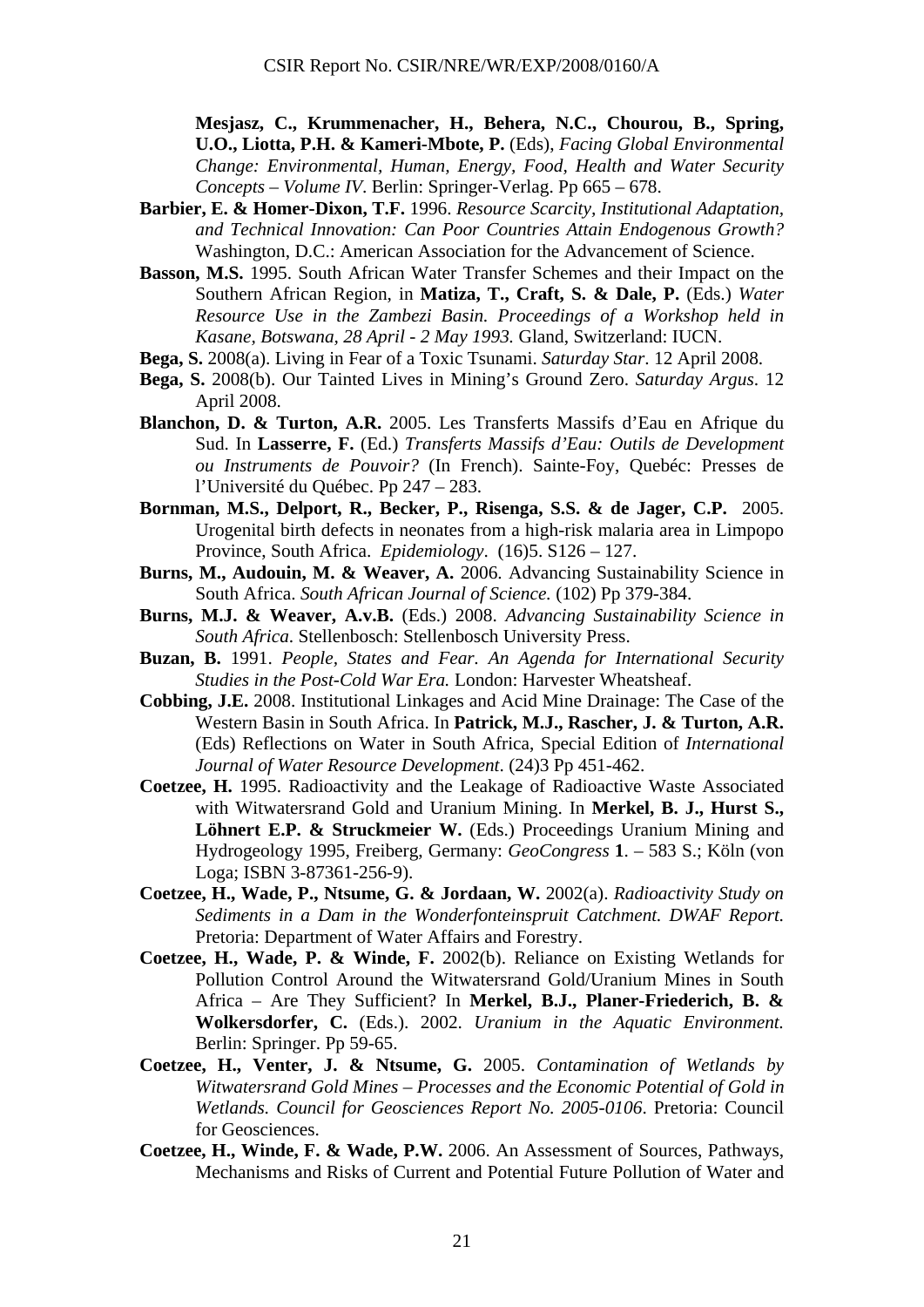Sediments in Gold-Mining Areas of the Wonderfonteinspruit Catchment. WRC Report No. 1214/1/06. Pretoria: Water Research Commission.

- **CSIR.** 1984. *Annual Report of the National Chemical Laboratory. CSIR Special Report CHEM 265*. Pretoria: Council for Scientific and Industrial Research (CSIR).
- **CSIR.** 2008. *High Confidence Study of Children Potentially Affected by Radionuclide and Heavy Metal Contamination Arising from the Legacy of Mine Water Management Practices on the Far West Rand of South Africa*. Project Concept Note, dated 26/2/2008. Pretoria: Council for Scientific and Industrial Research (CSIR).
- **Dalvie, M.A., Cairncross, E., Solomon, A. & London, L.** 2003. Contamination of rural surface and ground water by endosulfan in farming areas of the Western Cape, South Africa. *Environmental Health*. (2)1 Pp 1.
- **Davies, B.R. & Day, J.** 1998. *Vanishing Waters*. Cape Town: University of Cape Town Press.
- **DWAF.** 2008. *State of South Africa's Water Infrastructure*. Pretoria: Department of Water Affairs and Forestry (DWAF).
- **Edgecombe, R.** 1986. The Mfecane or Difaqane, in **Cameron, T. and Spies, S.B.** (Eds.), *New History of South Africa in Word and Image* (Afrikaans). Cape Town: Human & Rousseau.
- **Hasian, M**. 2003. The "hysterical" Emily Hobhouse and Boer War Concentration Camp controversy. In *Western Journal of Communication*, March 2003. Available online at http://www.accessmylibrary.com/coms2/summary\_0286- 23546431\_ITM
- **Harding, W.R. & Paxton, B.R.** 2001. *Cyanobacteria in South Africa: A Review*. Water Research Commission Report No. TT 153/01. Pretoria: Water Research Commission. Pp 165.
- **Heyns, P.** 2002. Interbasin Transfer of Water between SADC Countries: A Development Challenge for the Future. In **Turton, A.R. & Henwood, R.** (Eds.) *Hydropolitics in the Developing World: A Southern African Perspective.* Pretoria: African Water Issues Research Unit (AWIRU). Pp. 157- 176.
- **Hobbs, P.J. & Cobbing, J.E., 2007.** A Hydrogeological Assessment of Acid Mine Drainage Impacts in the West Rand Basin, Gauteng Province. Report No. CSIR/NRE/WR/ER/2007/0097/C. CSIR/THRIP. Pretoria: Republic of South Africa.
- **Hobbs, P., Oelofse, S.H.H. & Rascher, J.** 2008. Management of Environmental Impacts from Coal Mining in the Upper Olifants River Catchment as a Function of Age and Scale. In **Patrick, M.J., Rascher, J. & Turton, A.R.** (Eds) Reflections on Water in South Africa, Special Edition of *International Journal of Water Resource Development*. (24)3 Pp 417-432.
- **Hobhouse, E.** 1901. *Report of a visit to the camps of women and children in the Cape and Orange River Colonies*. London: Friars Printing Association Ltd.
- **Hobhouse, E.** 1907. *The Brunt of War and Where it Fell*. Portrayer Publishers: London.
- **Homer-Dixon, T.F.** 1994. Environmental Scarcities and Violent Conflict: Evidence from Cases, in *International Security*. (19)1 Pp 5-40.
- **Homer-Dixon, T.** 1995. The Ingenuity Gap: Can Poor Countries Adapt to Resource Scarcity? In *Population and Development*. (21)3 Pp 587-612.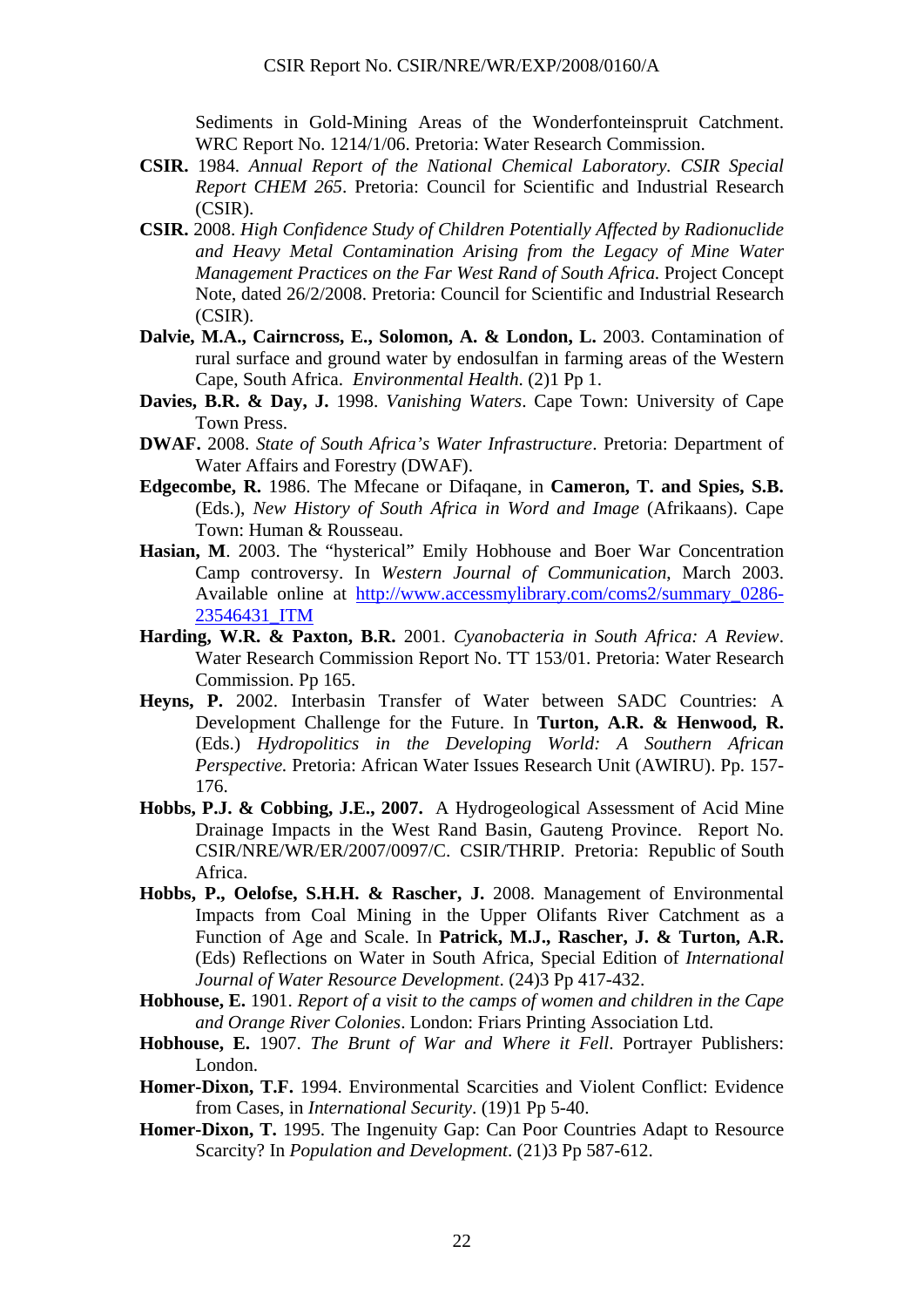- **Homer-Dixon, T.F**. 1996. Environmental Scarcity, Mass Violence and the Limits to Ingenuity, in *Current History*. (95) Pp 359-365.
- **Homer-Dixon, T.F.** 1999. *Environment, Scarcity and Violence*. Princeton, NJ: Princeton University Press.
- **Homer-Dixon, T.F.** 2000. *The Ingenuity Gap*. London: Jonathan Cape.
- **Humpage, A.R., Hardy, S.J., Moore, E.J., Froscio, S.M. & Falconer, I.R.** 2000. Microcystins (cyanobacterial toxins) in drinking water enhance the growth of aberrant crypt foci in the colon. *Journal of Toxicology and Environmental Health*. (61) Pp 101-111.
- **Hunter, P.R.** 2003. Climate Change and Waterborne and Vector-borne Disease. In *Journal of Applied Microbiology*. (94); 37 – 46.
- **IWQS**. 1999. *Report on the Radioactivity Monitoring Programme in the Mooi River (Wonderfonteinspruit) Catchment. Report No. N/C22/00/RPQ/2399.* Pretoria: Institute for Water Quality Studies.
- **Johnston, S. & Bernstein, A.** 2007. *Voices of Anger: Protest and Conflict in Two Municipalities. Report to the Conflict and Governance Facility (CAGE).* Johannesburg: The Centre for Development and Enterprise. ISBN 10:0- 9584697-8-4 and ISBN 13: 978-0-9584697-8-4.
- **Johnston, N. & Wolmarans, R.** 2008. Xenophobic Violence Grips Johannesburg. *Mail & Guardian*. 23 May 2008. Available online http://www.mg.co.za/articlePage.aspx?articleid=339509&area=/breaking\_new s/breaking\_news\_national/
- **Kempster, P.L., Van Vliet, H.R., Looser, U., Parker, I., Silberbauer, M.J. & Du Toit, P.** 1996. *Overview of Radioactivity in Water Sources: Uranium, Radium and Thorium. Final Report*, IWQS-No. N/0000/00/RPQ/0196. Pretoria: Institute for Water Quality Studies.
- **Meer, F.** 1990. *Higher than Hope*. London: Harper Collins.
- **Mills, G. & Williams, D.** 2006. *Seven Battles that Shaped South Africa.* Cape Town: Tafelberg.
- **Mmemezi, H.M.Z.** 2008. Official letter of support from the West Rand District Municipality under reference 12/2/1/3 dated 12 May 2008 entitled Epidemiological Study: Tooth Fairy Project, signed by Councillor Mmemezi in his capacity as Portfolio Chairperson: Infrastructure.
- **NWRS.** 2004. *National Water Resource Strategy.* Pretoria: Department of Water Affairs and Forestry (DWAF). Available online at http://www.dwaf.gov.za/Documents/Policies/NWRS/Default.htm
- **Nyathi, S.** 2008. No Water No Vote. *News 24.* Accessed Online http://www.news24.com/News24/South\_Africa/News/0,,2-7- 1442\_2326211,00.html
- **Oberholster, P.J. & Ashton, P.J.** 2008. *State of the Nation Report: An Overview of the Current Status of Water Quality and Eutrophication in South African Rivers and Reservoirs.* Parliamentary Grant Deliverable. Pretoria: Council for Scientific and Industrial Research (CSIR).
- **Oberholster, P.J., Botha, A-M. & Grobbelaar, J.U.** 2004 *Microcystis aeruginosa*: Source of toxic microcystins in drinking water. *Africa Journal of Biotechnology.* (3) Pp159-168.
- **Oberholster, P.J., Botha, A-M. & Cloete, T.E.** 2005 An overview of toxic freshwater cyanobacteria in South Africa with special reference to risk, impact and detection by molecular marker tools. *Biokem.* (17) Pp 57-71.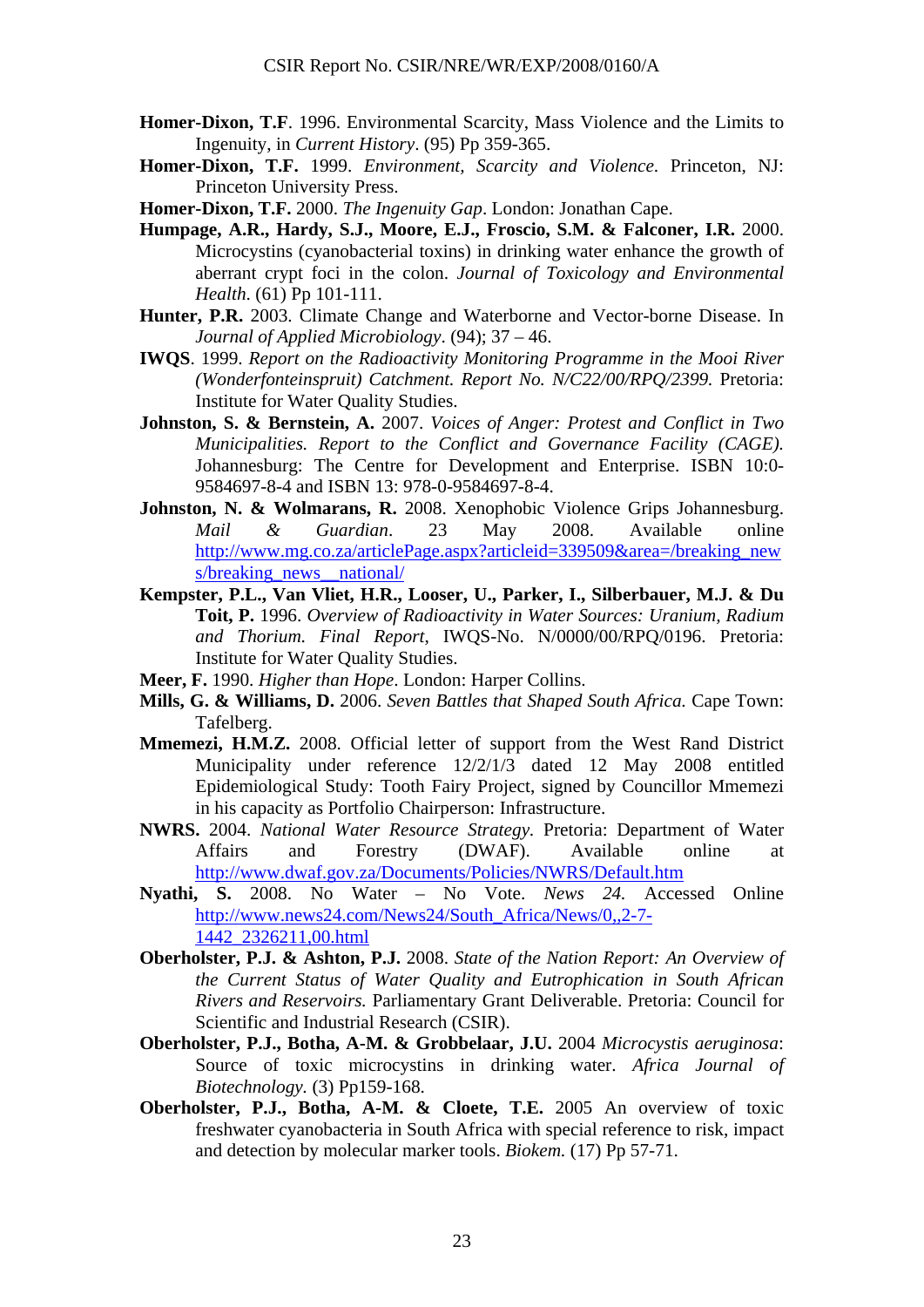- **Oberholster, P.J., Cloete, T.E., van Ginkel, C., Botha, A-M. & Ashton, P.J**. 2008. *The use of remote sensing and molecular markers as early warning indicators of the development of cyanobacterial hyperscum crust and microcystinproducing genotypes in the hypertrophic Lake Hartebeespoort, South Africa.* Pretoria: Council for Scientific and Industrial Research (CSIR).
- **Oelofse, S.H.H.** 2008(a). Protecting a Vulnerable Groundwater Resource from the Impacts of Waste Disposal: A South African Waste Governance Perspective. In **Patrick, M.J., Rascher, J. & Turton, A.R.** (Eds) Reflections on Water in South Africa, Special Edition of *International Journal of Water Resource Development*. (24)3 Pp 477-490.
- **Oelofse, S.H.H.** 2008(b). Mine Water Pollution Acid Mine Decant, Effluent and Treatment: Consideration of Key Emerging Issues that may Impact the State of the Environment. Pretoria: Department of Environmental Affairs and Tourism (DEAT). Available online at http://soer.deat.gov.za/docport.aspx?m=97&d=28
- **Oelofse, S.H.H., Hobbs, P.J., Rascher, J. & Cobbing, J.** 2007. The Pollution and Destruction Threat of Gold Mining Waste on the Witwatersrand: A West Rand Case Study. Paper presented at the 10th International Symposium on Environmental Issues and Waste management in Energy and Mineral Production (SWEMP, 2007), Bangkok 11-13 December 2007.
- **Offringa, G., Mjoli, N., Venter, S.N., Kfir, R. & Moolman, A.** 2007. A New Strategic Framework for Water-Related Health Research. In *Water SA*. (33)5. Pp 589 – 592.
- **Ohlsson, L.** 1999. *Environment, Scarcity and Conflict: A Study of Malthusian Concerns*. Department of Peace and Development Research. University of Göteborg. ISBN 91-87380-43-9.
- **Ohlsson, L & Turton, A.R.** 1999. The Turning of a Screw. Paper presented in the Plenary Session of the 9<sup>th</sup> Stockholm Water Symposium "Urban Stability" through Integrated Water-Related Management", hosted on 9-12 August by the Stockholm International Water Institute (SIWI) in Sweden. Also available as *MEWREW Occasional Paper No. 19* from Website http://www.soas.ac.uk/Geography/WaterIssues/OccasionalPapers/home.html
- **Peires, J.** 2003. *The Dead Will Arise. Nongqawuse and the Great Xhosa Cattle-Killing of 1856-7. History of Political Thought*. Johannesburg: Jonathan Ball Publishers (Pty) Ltd.
- **Percival, V. & Homer-Dixon, T.** 1995. *Environmental Scarcity and Violent Conflict: The Case of South Africa.* Washington: American Association for the Advancement of Science.
- **Percival, V. & Homer-Dixon, T.** 1998. Environmental Scarcity and Violent Conflict: The Case of South Africa, in *Journal of Peace Research*. (35)3 Pp 279-298.
- **Percival, V. & Homer-Dixon, T.** 2001. The Case of South Africa, in **Diehl, P.F. & Gleditsch, N.P.** (Eds.) *Environmental Conflict*. Boulder: Westview Press. Pp  $13 - 35.$
- **Pitois, S., Jackson, M.H. & Wood, B.J.B.** 2000. Problems associated with the presence of cyanobacteria in recreational and drinking water. *International Journal of Environmental Health Research*. (10) Pp 203-218.
- **SAICE.** 2008. Presentation to Parliamentary Portfolio Committee on Water Affairs and Forestry. Cape Town. 4 June 2008. Cape Town: South African Institute of Civil Engineers (SAICE).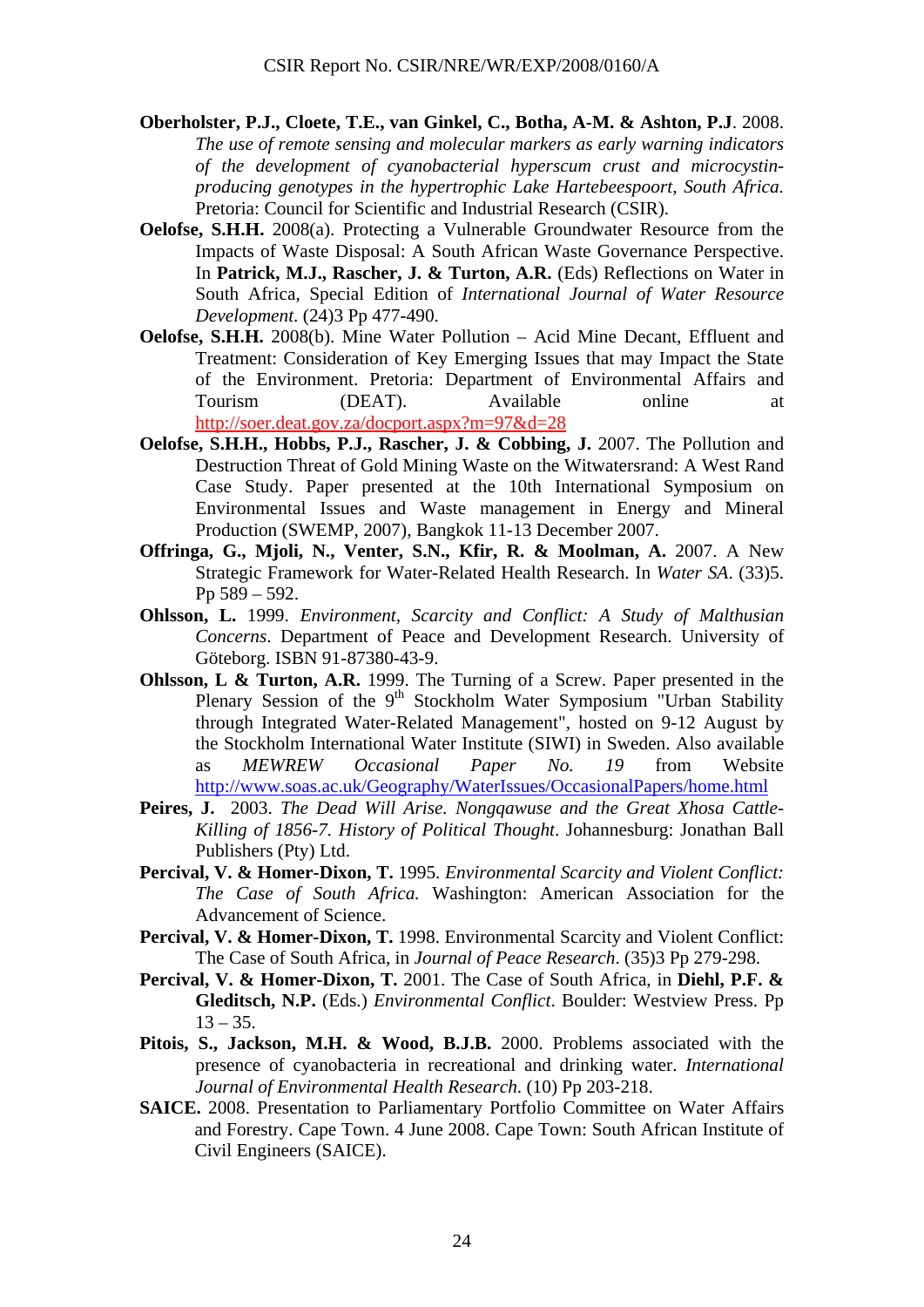- **Sibanda, B.** 2008. Falling Economic Standards Cause Xenophobia in South Africa. *Afrik.com*. 14 May 2008. http://en.afrik.com/article13586.html
- **Slabbert, J. L., Venter, E. A., Moletsane, M., van Wyk, J. H., Schillack, V., Aneck-Hahn, N. H. & Marais, P.** 2007(a). An investigation into the occurrence of steroidal hormones (estrogens) in sewage effluent using biological/biochemical and chemical techniques: 2003-2005. In **Burger, A.E.C.** (Ed.), 2007. *Implementation of a Research Programme for Investigating Endocrine Disrupting Contaminants in South African Water Systems.* Vol. 2, Appendix 3C. WRC Report No. 1402/1/07. Pretoria. v + 20 pages.
- **Slabbert, J. L., Venter, E. A., Moletsane, M., van Wyk, J. H., Blaise, C. & Aneck-Hahn, N. H.** 2007(b). An investigation of the estrogenic activity in water from selected drinking water treatment processes. Report to the Water Research Commission by CSIR Natural Resources and the Environment. Report Number 1532/1/07. xvii + 52 pages.
- **Smillie, S.** 2008. Tooth Fairy Project May Reveal Effect of Uranium. *The Star,* 18/3/2008, Pp 10.
- **Snaddon, C.D., Davies, B.R. & Wishart, M.J.** 1999. *A Global Overview of Inter-Basin Water Transfer Schemes, with an Appraisal of their Ecological, Socio-Economic and Socio-Political Implications, and Recommendations for Their Management.* Water Research Commission Report No. TT120/00. Pretoria: Water Research Commission.
- **Spitz, R. & Chaskalson, M.** 2000. *The Politics of Transition: A Hidden History of South Africa's Negotiated Settlement*. Johannesburg: Witwatersrand University Press.
- **Tempelhoff, E.** 2008. Gifstof in Kos Skok: Radioaktiewe Stowwe in Voedselketting (Toxins in Food Shock: Radioactive Substances in Food Chain). *Beeld* Newspaper. 1 February, 2008.
- **Tenner, E.** 1996. *Why Things Bite Back: Technology and the Revenge of Unintended Consequences.* New York: Knopf.
- **Thompson, L. & Lamar, H.** 1981. The North American and Southern African Frontiers, in **Lamar, H & Thompson, L.** (Eds.) *The Frontier in History: North America and Southern Africa Compared.* New Haven & London: Yale University Press.
- **Toens, P. D., Stadler, W. & Wullschleger, N. J.** 1999. *The Association of Groundwater Chemistry and Geology with Atypical Lymphocytes (as a Biological Indicator) in the Pofadder Area, North Western Cape, South Africa. Water Research Commission, Report Number: 839/1/98.* Pretoria: Water Research Commission. 141 pages.
- **Turton, A.R.** 1999. Water Scarcity and Social Adaptive Capacity: Towards an Understanding of the Social Dynamics of Managing Water Scarcity in Developing Countries. *MEWREW Occasional Paper No. 9*, SOAS Water Issues Study Group. Also in the *Proceedings of the Conference "Sustainability, Risk and Nature: The Political Ecology of Water in Advanced Societies"* that was held at Oxford University on 15-17 April 1999. Refer to Website

http://www.soas.ac.uk/Geography/WaterIssues/OccasionalPapers/home.html

**Turton, A.R.** 2002. 'W*ater Demand Management' (WDM), 'Natural Resource Reconstruction' and 'Adaptive Capacity': Establishing the Linkage between Variables. Final Report: WARFSA Research Project PJ02/99.* Pretoria & Harare: AWIRU & WARFSA.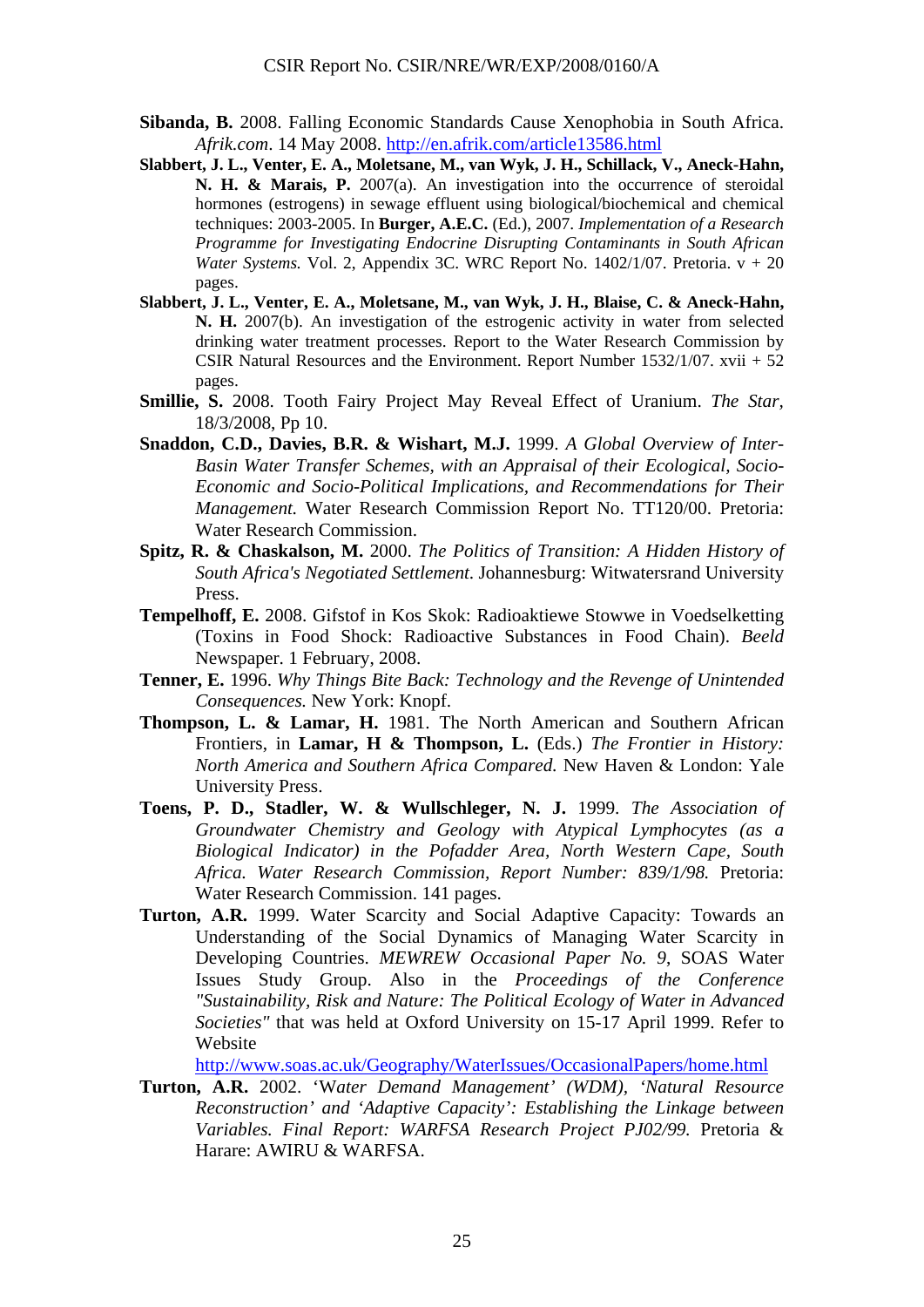- **Turton, A.R.** 2006. *Shaking Hands with Billy: The Private Memoirs of Anthony Richard Turton*. Limited edition. Krugersdorp: JFA Printers.
- **Turton, A.R.** 2007. *Can we solve Tomorrow's Problems with Yesterday's Experiences and Today's Science?* Des Midgley Memorial Lecture presented at the 13<sup>th</sup> SANCIAHS Symposium, 6 September 2007, Cape Town.
- **Turton, A.R.** 2008(a). *Discussion Paper on Parallel National Action (PNA) as a Potential Model for Policy Harmonization in the SADC Region*. GTZ Contract No. 026/08. CSIR Report No. CSIR/NRE/WR/ER/2008/0108/C. Gaborone: SADC Secretariat.
- **Turton, A.R.** 2008(b). *Three Strategic Water Quality Challenges that Parliamentarians Need to Know About.* CSIR Report No. CSIR/NRE/WR/IR/2008/0079/C prepared for the October Parliamentary Briefing. Pretoria: Council for Scientific and Industrial Research (CSIR).
- **Turton, A.R.** (in prep). South African Water and Mining Policy: A Study of Evolution, Convergence and Transition from a Policy Science Perspective. In **Huitema, D. & Meijerink, S.** (Eds.) *Water Transitions*. Netherlands: Edward Elgar.
- **Turton, A.R. & Ashton, P.J.** 2008. Basin Closure and Issues of Scale: The Southern African Hydropolitical Complex. *International Journal of Water Resources Development.* (24)2 Pp 305 - 318.
- **Turton, A.R., Meissner, R., Mampane, P.M. & Seremo, O.** 2004. *A Hydropolitical History of South Africa's International River Basins.* Report No. 1220/1/04 to the Water Research Commission. Pretoria: Water Research Commission.
- **Turton, A.R., Schultz, C., Buckle, H, Kgomongoe, M., Malungani, T. & Drackner, M.** 2006. Gold, Scorched Earth and Water: The Hydropolitics of Johannesburg. In *Water Resources Development*. 22(2) Pp 313-335.
- **Turton, A.R., Hattingh, H.J., Maree, G., Roux, D.J., Claassen, M. & Strydom, W.F.** (Eds). 2007. *Governance as a Trialogue: Government – Society – Science in Transition.* Berlin: Springer Verlag.
- **Turton, A.R., Patrick, M.J. & Rascher, J.** 2008. Setting the Scene: Hydropolitics and the Development of the South African Economy. In **Patrick, M.J., Rascher, J. & Turton, A.R.** (Eds) Reflections on Water in South Africa, Special Edition of *International Journal of Water Resource Development*. (24)3 Pp 319-323.
- **Ueno, Y., Nagata, S., Tsutsumi, T., Hasegawa, A., Watanabe, M.F., Park, H.D., Chen, G.C. & Yu, S.** 1996. Detection of microcystins in blue-green algae hepatotoxin in drinking water sampled in Haimen and Fusui, endemic areas of primary liver cancer in China, by highly sensitive immunoassay. *Carcinogenesis*. (17) Pp 1317-1321.
- **Van Reenen, R.** 2000. *Emily Hobhouse: Boer War Letters.* Cape Town: Human & Rousseau.
- **Van Rensburg, T.** 1980. *Camp Diary of Henrietta E.C. Armstrong: Experiences of a Boer Nurse in the Irene Concentration Camp 6 April – 11 October 1901.* Pretoria: Human Sciences Research Council (HSRC).
- **Van Vuuren, L.** 2008. Eutrophication: Microscope Refocused on SA Water Quality Threat. *Water Wheel*. (7)5 Pp14 -17.
- **Wade, P.W., Woodbourne, S., Morris, W.M., Vos, P. & Jarvis, N.W.** 2002. *Tier 1 Risk Assessment of Selected Radionuclides in Sediments of the Mooi River Catchment. WRC Project No. K5/1095.* Pretoria: Water Research Commission.